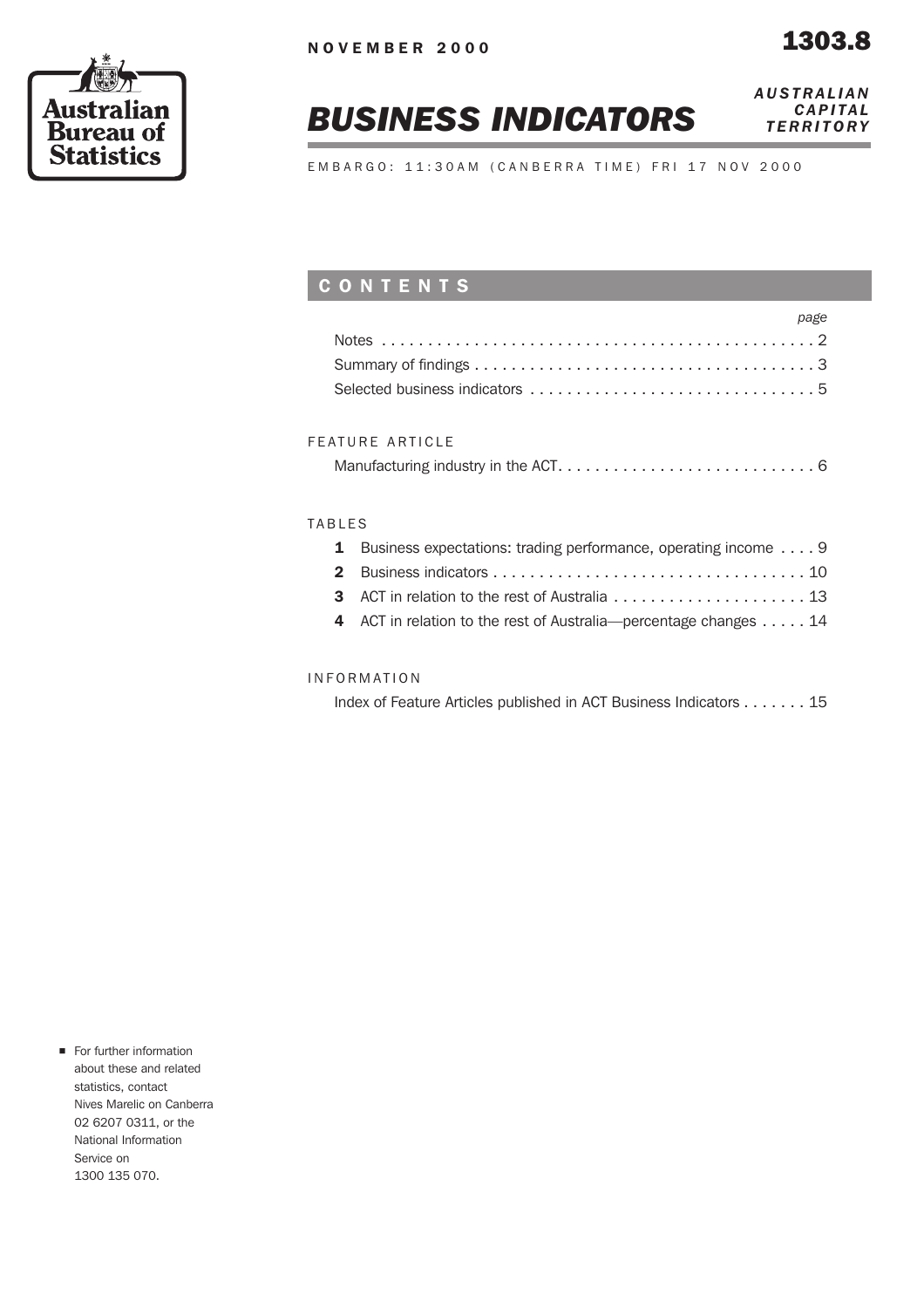# NOTES

# FORTHCOMING ISSUES

|                                                                       | <b>ISSUE</b>                                                                                                                                                                                                                                                         | <b>RELEASE DATE</b>                                                                                                                                                                                                                                                                                                                                                                                                                                                                                                       |  |  |  |  |  |  |  |
|-----------------------------------------------------------------------|----------------------------------------------------------------------------------------------------------------------------------------------------------------------------------------------------------------------------------------------------------------------|---------------------------------------------------------------------------------------------------------------------------------------------------------------------------------------------------------------------------------------------------------------------------------------------------------------------------------------------------------------------------------------------------------------------------------------------------------------------------------------------------------------------------|--|--|--|--|--|--|--|
|                                                                       | December 2000<br>January 2001<br>February 2001<br>March 2001<br>April 2001<br>May 2001                                                                                                                                                                               | 22 December 2000<br>29 January 2001<br>26 February 2001<br>26 March 2001<br>20 April 2001<br>18 May 2001                                                                                                                                                                                                                                                                                                                                                                                                                  |  |  |  |  |  |  |  |
| DATA CHANGES                                                          | ABS statistical series are being impacted to varying degrees as a result of<br>The New Tax System (TNTS), introduced in Australia from 1 July 2000.<br>TNTS includes the removal of Wholesale Sales Tax and the introduction<br>of a Goods and Services Tax (GST).   |                                                                                                                                                                                                                                                                                                                                                                                                                                                                                                                           |  |  |  |  |  |  |  |
| IMPACT OF THE NEW TAX<br>SYSTEM ON DATA SERIES<br>IN THIS PUBLICATION | Users of Building Approvals data should exercise caution when analysing<br>movements in the value series over the next few months as they have<br>been affected in a number of ways. For further information see Building<br>Approvals, Australia (Cat. no. 8731.0). |                                                                                                                                                                                                                                                                                                                                                                                                                                                                                                                           |  |  |  |  |  |  |  |
|                                                                       |                                                                                                                                                                                                                                                                      | Users of Capital Expenditure data should exercise caution when analysing<br>estimates of expected expenditure for 2000-01 financial year. Businesses<br>in the Survey of New Capital Expenditure have been asked to report<br>expected expenditure for 2000-01 financial year based on the cost to<br>them under TNTS. For further information see Private New Capital<br>Expenditure, State Estimates (Cat. no. 5646.0).                                                                                                 |  |  |  |  |  |  |  |
|                                                                       |                                                                                                                                                                                                                                                                      | Users of Retail data should exercise caution when analysing movements<br>in the series over time. Estimates of retail turnover in both original and<br>seasonally adjusted terms reflect unusually large spending ahead of the<br>GST. The trend series attempts to measure underlying behaviour and, in<br>the short term, this measurement may be adversely affected by an<br>unusual influence in the original and seasonally adjusted data. For<br>further information see Retail Trade, Australia (Cat. no. 8501.0). |  |  |  |  |  |  |  |
| SYMBOLS AND OTHER<br><b>USAGES</b>                                    | <b>ACT</b><br>not available<br>n.a.<br>number<br>no.<br>n.p.<br>preliminary<br>p<br>not applicable<br>∗                                                                                                                                                              | Australian Capital Territory<br>not available for publication<br>Represents data with a standard error of greater than 25%.<br>Caution should be exercised when using this data.<br>nil or rounded to zero                                                                                                                                                                                                                                                                                                                |  |  |  |  |  |  |  |

Peter Damcevski Acting Regional Director, Australian Capital Territory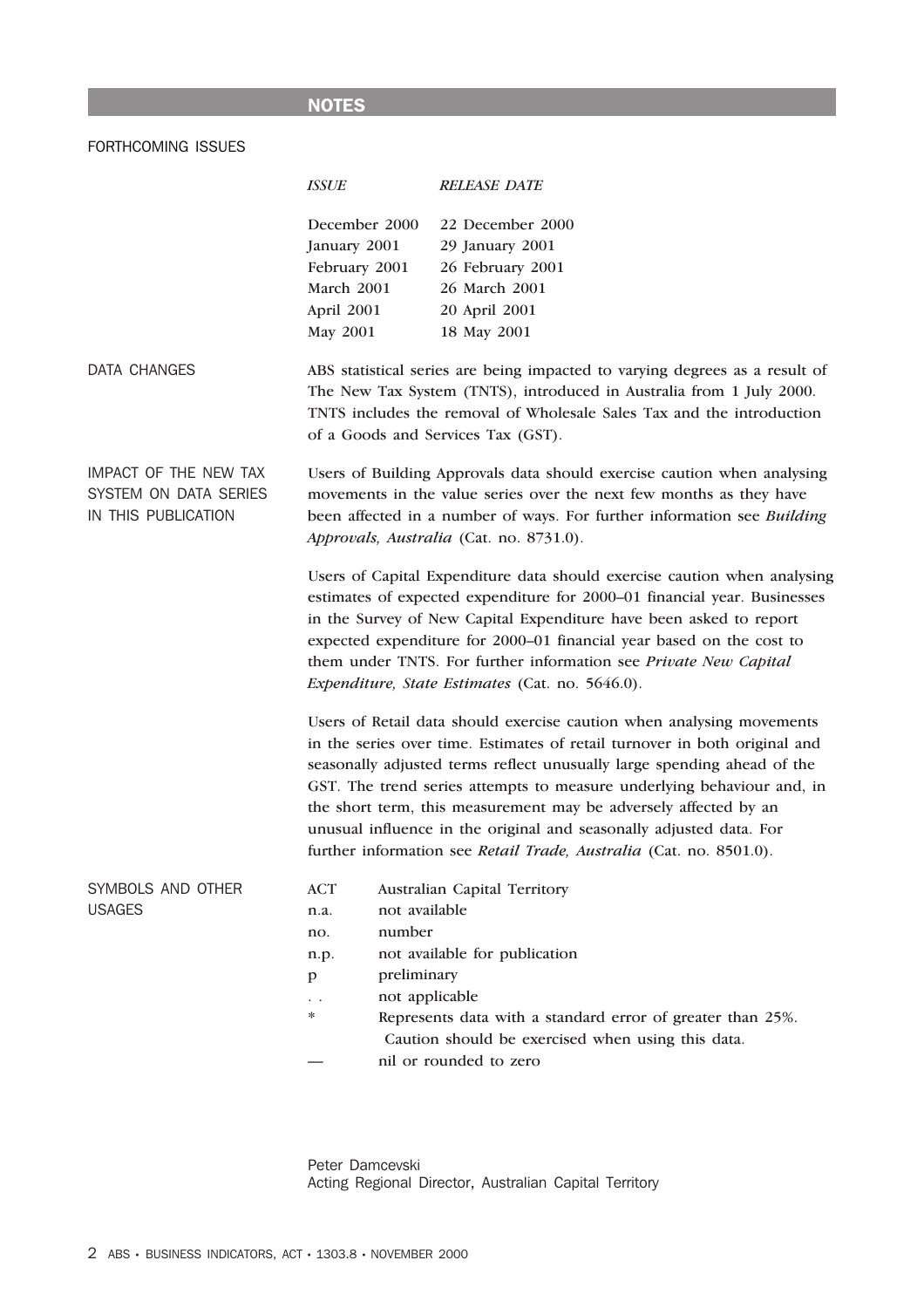# SUMMARY OF FINDINGS

| <b>UPDATED SERIES</b> |                                                                                                                                                                                                                                                                                                                                                                                                                                                                     |
|-----------------------|---------------------------------------------------------------------------------------------------------------------------------------------------------------------------------------------------------------------------------------------------------------------------------------------------------------------------------------------------------------------------------------------------------------------------------------------------------------------|
|                       | Series updated since the October 2000 issue are: average retail prices,<br>building approvals, housing finance, new motor vehicle registrations,<br>labour force, industrial disputes, retail turnover and consumer price<br>index.                                                                                                                                                                                                                                 |
|                       | This month's feature article beginning on page 6 is Manufacturing<br>Industry in the ACT, 1998-99.                                                                                                                                                                                                                                                                                                                                                                  |
| NOTABLE MOVEMENTS     |                                                                                                                                                                                                                                                                                                                                                                                                                                                                     |
| Building approvals    | The trend number of dwelling units approved in September 2000 in the<br>ACT increased by 0.7% to 137. Nationally, the trend number of dwelling<br>units approved decreased by 7.2% to 8,487 in this period.                                                                                                                                                                                                                                                         |
|                       | The original value of non-residential building approvals in the ACT was<br>\$7.5 million, a decrease of \$2.8 million over the previous month and a<br>increase of \$3.5 million over September 1999. Nationally, the value of<br>non-residential building approvals increased by 0.9% over the previous<br>month and increased by 15.2% over September 1999.                                                                                                       |
| Housing finance       | The trend number of dwelling units financed (including refinancing) in<br>the ACT in August 2000 was 735, a decrease of 3.7% over the previous<br>month. Refinancing in the ACT of existing dwellings comprised 12.6% of<br>the total value of dwelling units financed in August 2000, an increase of<br>30% over the previous month. The trend estimate for the value of<br>commitments in the ACT decreased by 5.1% (to \$94 million) over the<br>previous month. |
|                       | Nationally, the trend number of dwelling units financed (including<br>refinancing) during August 2000 was $41,902$ , a decrease of 0.1% over the<br>previous month, while the trend estimate for the value of commitments<br>decreased to $$5,361$ million (1.7%) over the previous month.                                                                                                                                                                          |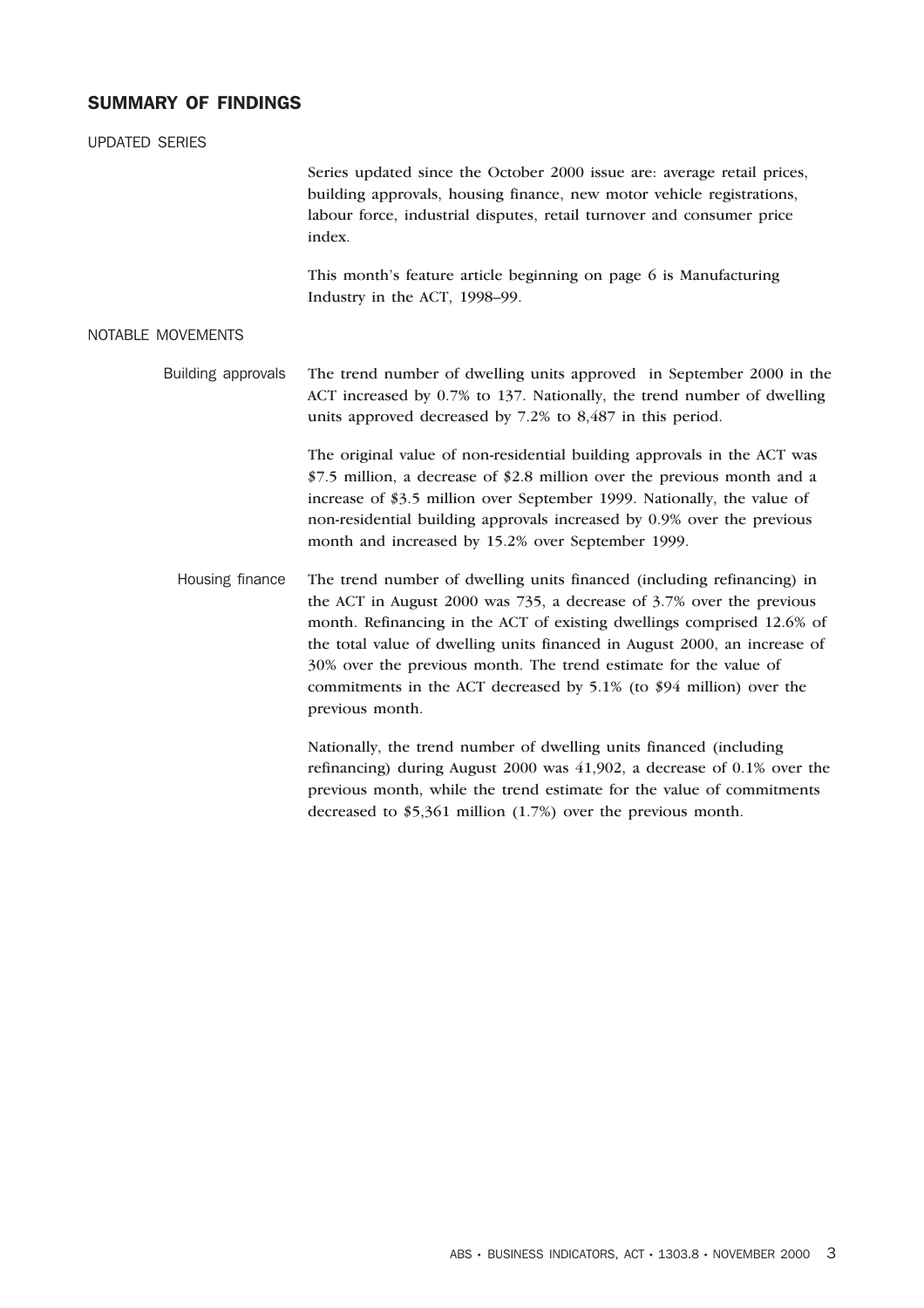- New motor vehicle registrations The trend estimate for ACT new motor vehicle registrations in September 2000 was 1,165 an increase of 3% over the previous month, and up 8.5% over September 1999. Nationally, the trend for total new motor vehicle registrations in September 2000 increased 3.7% (to 71,715) over August 2000 and was up 17.5% over September 1999
	- Labour force At October 2000 the trend unemployment in the ACT decreased over the previous month by 2.5% to 7,700 people. The trend unemployment rate for the ACT decreased 0.1 percentage points to 4.3% over the previous month and decreased 1.4 percentage points over October 1999. The trend participation rate in the ACT increased 0.1 percentage points over the previous month to 73.5%. There was an increase in trend employment of 0.4% to 171,300 people over the same period.

Nationally, trend unemployment decreased 0.7% to 610,500 people over the previous month with the unemployment rate remaining steady at 6.3%. The national participation rate remained steady at 63.8%. Trend employment increased by 0.1% to 9,131,300 people.

Industrial disputes For the 12 months ended July 2000 there were 31 working days lost per thousand employees in the ACT compared to 100 days nationally. This represents an increase of 182% (or 20 days) for the ACT and an increase of 69.5% (or 41 days) nationally over the 12 months to July 1999.

Retail turnover The ACT original series turnover at current prices for September 2000 was \$247.6 million, an increase of 1.2% over the previous month. The national turnover was \$12,516.4 million, an increase of 1.7% over this period.

> It is expected that recent changes in spending behaviour associated with the new tax system may occur for several months before regular shopping patterns are re-established. As the underlying behaviour of the series cannot be accurately estimated from data subject to these changes, the retail trend series in current price terms has been suspended as at June 2000.

Consumer price index The ACT experienced an increase of 3.8% in the All Groups Index for the September quarter 2000. This was slightly higher than the weighted average of the eight capital cities which increased by 3.7% during the same period. There was an increase in the ACT annual CPI rate to September quarter 2000 of 6.8%, while the index for the weighted average of the eight capital cities recorded an increase of 6.1% for the same period.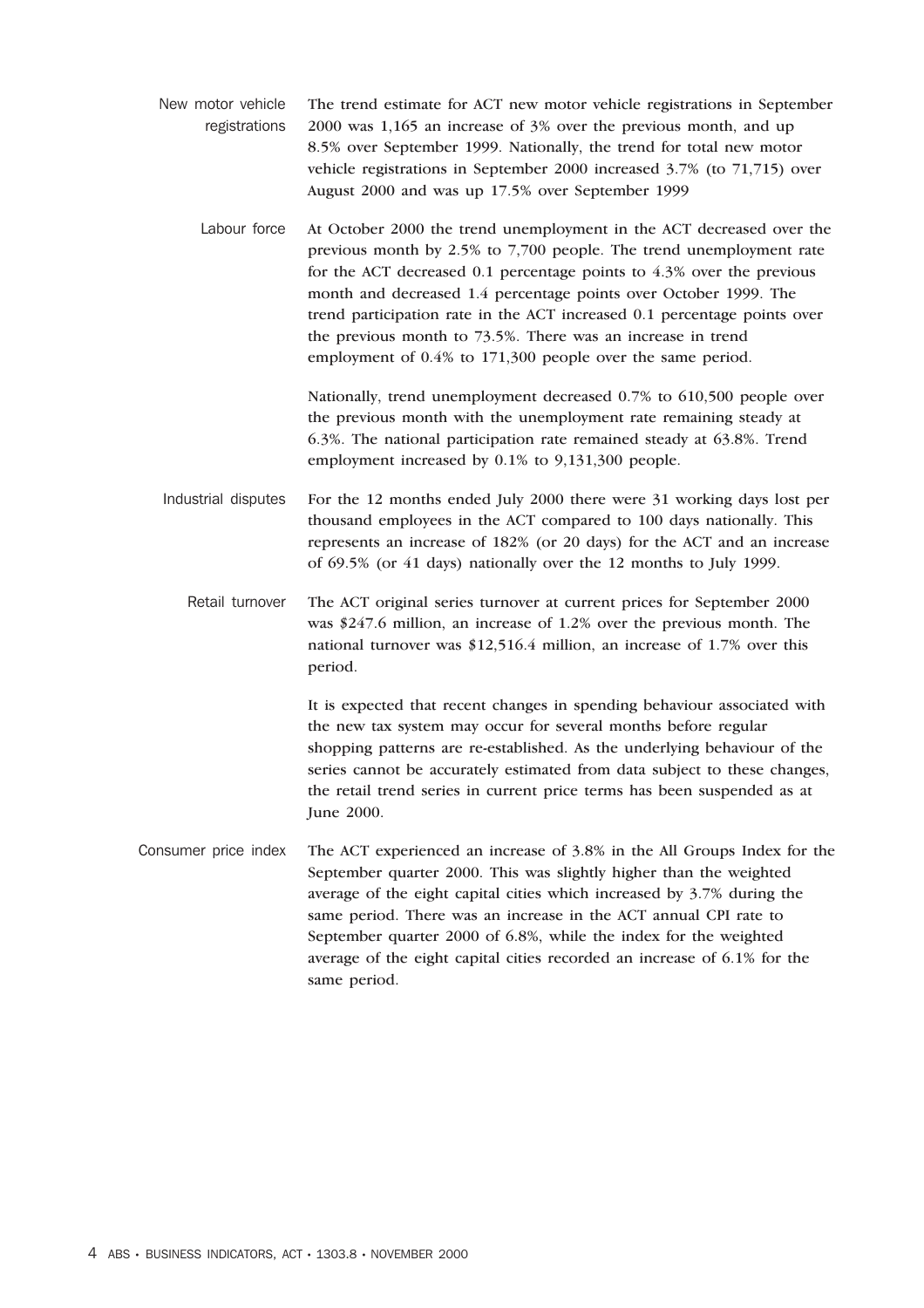# SELECTED BUSINESS INDICATORS

#### Jun 1997 Jun 1998 Jun 1999 Jun 2000 no. 117.5 120.0  $-122.5$  $.125.0$ 127.5 130.0  $\overline{132.5}$ Australia

#### HOUSING FINANCE

CONSUMER PRICE INDEX



NEW MOTOR VEHICLE REGISTRATIONS Sep 1998 Dec Mar 1999 Jun Sep Dec Mar 2000 Jun Sep no. 750 1100 1450 Trend<br>
1800 r -Original

BUILDING APPROVAL—DWELLING UNITS APPROVED





#### LABOUR FORCE—TREND UNEMPLOYMENT RATE



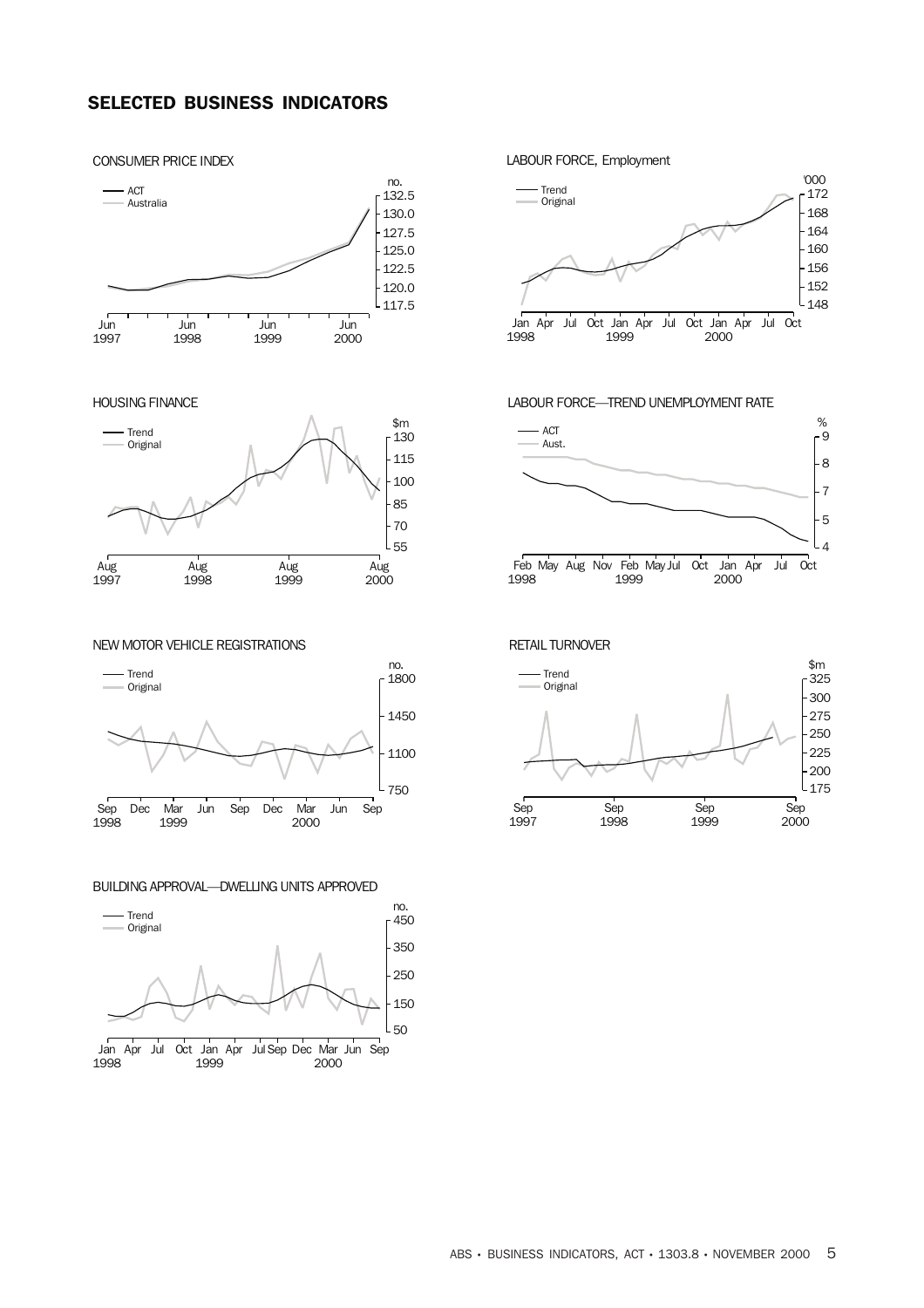## FEATURE ARTICLE MANUFACTURING INDUSTRY IN THE ACT

Overview Turnover for the year 1998–99 by manufacturing establishments operating in the ACT was \$586.6 million, which resulted in an industry value added (IVA) for the year of \$225.1 million. The percentage contribution by the ACT to total Australian manufacturing for 1998–99 was 0.3% of turnover and IVA and at 30 June 1999 was 0.4% to employment.

Employment and wages Including working proprietors, at 30 June 1999, manufacturing establishments operating in the ACT employed 3,339 people, a decrease of 12.6% (481 people) over 30 June 1998 and paid \$111.7 million in wages and salaries, a decrease of \$7.3 million over 1997–98.

> In the ACT the manufacturing industry with the largest contribution to employment at the end of June 1999 was Printing, publishing and recorded media (36.5%), followed by Machinery and equipment manufacturing (17.4%). These two industries also recorded the largest contributions to wages and salaries paid (41.2% and 16% respectively).

Seven of the nine industry subdivisions recorded a decrease in the level of employment between June 1998 and June 1999. Other manufacturing recorded the largest percentage increase for employment (up 6.9% from 334 to 357 people). Printing, publishing and recorded media registered the largest decrease in employment in absolute terms (down 261 from 1,479 to 1,218 people).

Turnover Total turnover in manufacturing in the ACT in 1998–99 increased by \$0.5 million (0.1%) over the previous year. Four of the nine industry subdivisions recorded an increase in turnover. The industry to record the largest increase was Wood and paper product manufacturing, up \$12.1 million (30%), followed by Printing, publishing and recorded media, up \$7.7 million (4%), Metal product manufacturing up \$2.1 million  $(6.9\%)$ , and Other manufacturing up \$6.7 million  $(15.7\%)$ . Petroleum, coal, chemical and associated product manufacturing remained steady with retail turnover at \$2.8 million.

Decreases in turnover occurred in the following industry subdivisions:

- Non-metallic mineral product manufacturing, down \$12.2 million (30%);
- Machinery and equipment manufacturing, down \$12.6 million (11.8%);
- <sup>n</sup> Textiles, clothing, footwear and leather manufacturing, down \$0.8 million (7.3%); and
- Food, beverage and tobacco manufacturing, down \$2.2 million  $(1.8\%)$ .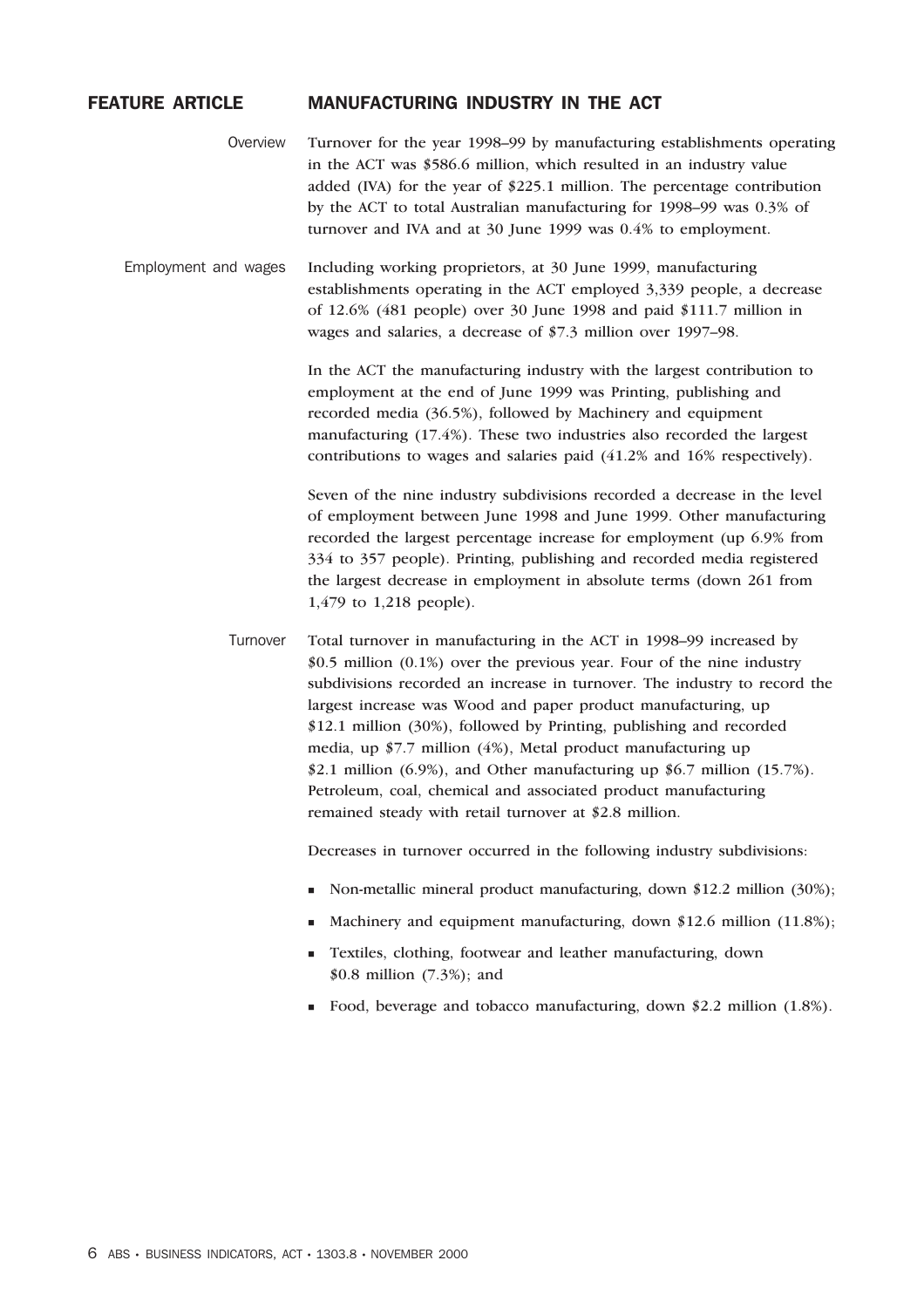Turnover per person employed in the manufacturing industry in the ACT in 1998–99 was \$175,700 compared to \$153,400 in 1997–98. In 1998–99, Printing, publishing and recorded media recorded the highest turnover (\$199.4 million) followed by the Food, beverages and tobacco manufacturing industry (\$117.1 million). Printing, publishing and recorded media also recorded the highest industry value added (\$96.8 million) followed by Machinery and equipment manufacturing (\$35 million).

#### ACT MANUFACTURING ESTABLISHMENTS

|                                                        |               |                          |                               | 1998-99        | 1997–98        |
|--------------------------------------------------------|---------------|--------------------------|-------------------------------|----------------|----------------|
|                                                        | Employment(a) | Wages and<br>salaries(b) | Industry<br>value<br>added(b) | Turnover(b)(c) | Turnover(b)(c) |
| <b>ANZSIC Industry Subdivision</b>                     | no.           | \$m\$                    | \$m                           | \$m\$          | $\mathsf{S}m$  |
| Food, beverages and tobacco manufacturing              | 418           | 14.3                     | 25.9                          | 117.1          | 119.3          |
| Textiles, clothing, footwear and leather manufacturing | 134           | 2.1                      | 4.5                           | 10.2           | 11.0           |
| Wood and paper product manufacturing                   | 269           | 10.0                     | 22.9                          | 52.5           | 40.4           |
| Printing, publishing and recorded media                | 1 2 1 8       | 46.0                     | 96.8                          | 199.4          | 191.7          |
| Petroleum, coal, chemical and associated product       |               |                          |                               |                |                |
| manufacturing                                          | 25            | 0.8                      | 1.5                           | 2.8            | 2.8            |
| Non-metallic mineral product manufacturing             | 100           | 3.3                      | 9.2                           | 28.4           | 40.6           |
| Metal product manufacturing                            | 236           | 6.9                      | 11.5                          | 32.5           | 30.4           |
| Machinery and equipment manufacturing                  | 582           | 17.9                     | 35.0                          | 94.3           | 106.9          |
| Other manufacturing                                    | 357           | 10.4                     | 17.8                          | 49.5           | 42.8           |
| <b>Total manufacturing</b>                             | 3 3 3 9       | 111.7                    | 225.1                         | 586.6          | 586.1          |

(a) Includes working proprietors.

(b) Value data are at current prices and therefore do not discount the impact of price changes.

(c) From the 1997–98 manufacturing collection and onwards, industry value added (IVA) replaces industry gross product (IGP) as the measure of an industry's contribution to gross domestic product.

*Source: Manufacturing Industry, New South Wales and Australian Capital Territory, 1998–99 (Cat. no. 8221.1).*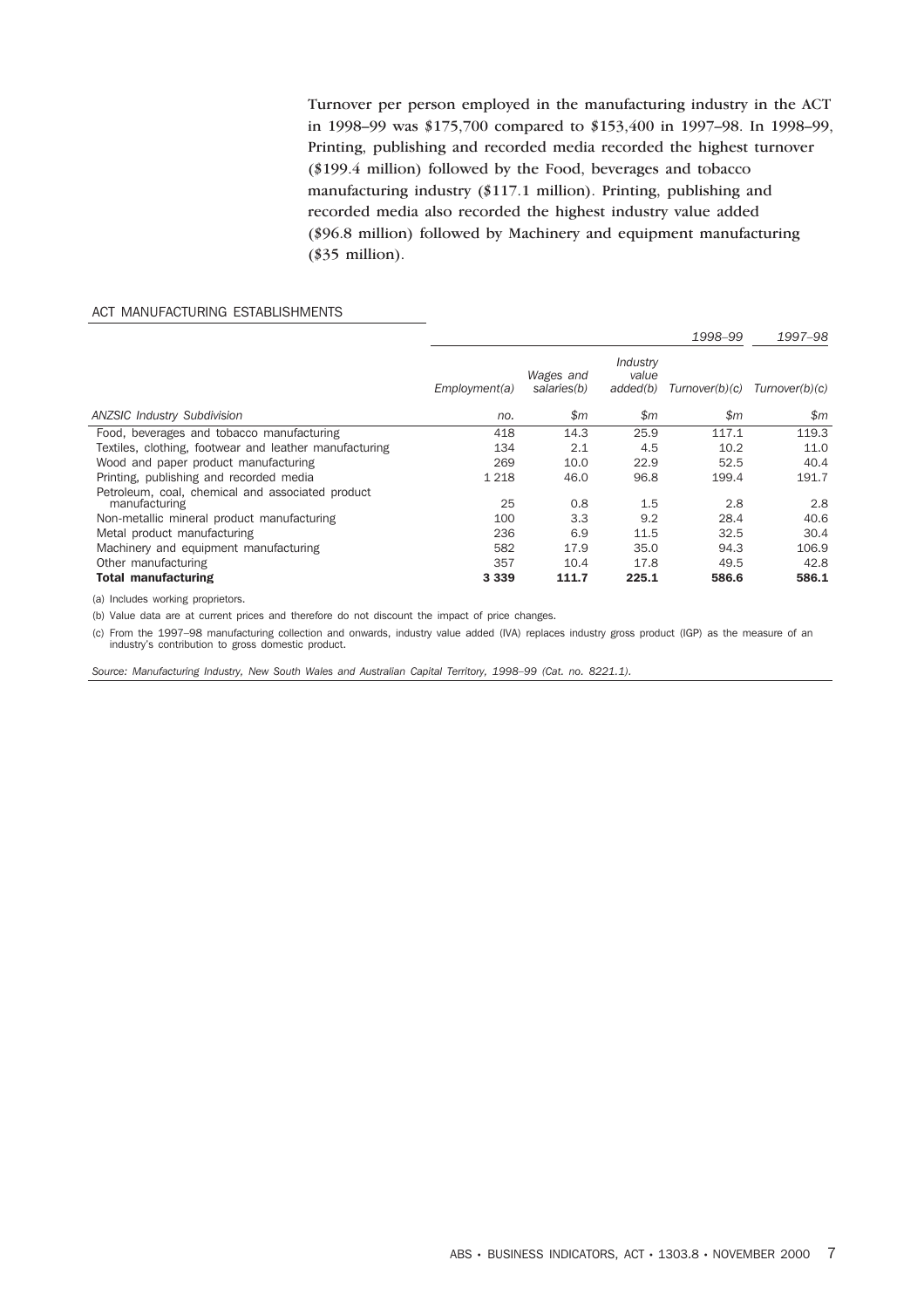# **1** BUSINESS EXPECTATIONS, TRADING PERFORMANCE, OPERATING<br>INCOME(a)

|                                                                       | <b>ACT</b> | Aust.  |
|-----------------------------------------------------------------------|------------|--------|
|                                                                       | %          | %      |
| <b>Short-term</b>                                                     |            |        |
| Dec gtr 1997-Mar gtr 1998                                             | $-1.1$     | $-0.3$ |
| Mar gtr 1998-Jun gtr 1998                                             | $-0.1$     | 1.7    |
| Jun gtr 1998–Sep gtr 1998                                             | 2.7        | 1.1    |
| Sep gtr 1998–Dec gtr 1998                                             | 3.5        | 1.6    |
| Dec gtr 1998-Mar gtr 1999                                             | $-2.7$     | $-0.9$ |
| Mar gtr 1999-Jun gtr 1999                                             | 0.4        | 1.8    |
| Jun atr 1999–Sep atr 1999                                             | 1.4        | 1.8    |
| Sep gtr 1999–Dec gtr 1999                                             | 1.9        | 2.4    |
| Dec gtr 1999-Mar gtr 2000                                             | $-5.4$     | $-0.7$ |
| Mar qtr 2000-Jun qtr 2000                                             | 1.5        | 1.6    |
| Jun atr 2000-Sep atr 2000                                             | $-3.6$     | 0.8    |
| Sep qtr 2000-Dec qtr 2000                                             | 4.1        | 1.3    |
| <b>Medium-term</b>                                                    |            |        |
| Dec gtr 1997–Dec gtr 1998                                             | 2.9        | 3.0    |
| Mar gtr 1998–Mar gtr 1999                                             | 2.6        | 2.6    |
| Jun gtr 1998-Jun gtr 1999                                             | 6.9        | 2.7    |
| Sep gtr 1998–Sep gtr 1999                                             | 7.5        | 2.9    |
| Dec atr 1998–Dec atr 1999                                             | 2.6        | 2.7    |
| Mar gtr 1999-Mar gtr 2000                                             | 1.7        | 2.3    |
| Jun gtr 1999-Jun gtr 2000                                             | 5.7        | 3.3    |
| Sep qtr 1999–Sep qtr 2000                                             | 2.8        | 2.7    |
| Dec gtr 1999–Dec gtr 2000                                             | 0.1        | 1.8    |
| Mar gtr 2000-Mar gtr 2001                                             | 1.6        | 2.5    |
| Jun gtr 2000-Jun gtr 2001                                             | $-2.6$     | 1.5    |
| Sep atr 2000-Sep atr 2001                                             | 4.3        | 2.0    |
| (a) These data are all expectations and are not subsequently revised. |            |        |

*Source: Australian Business Expectations, December Quarter 2000 (Cat. no. 5250.0).*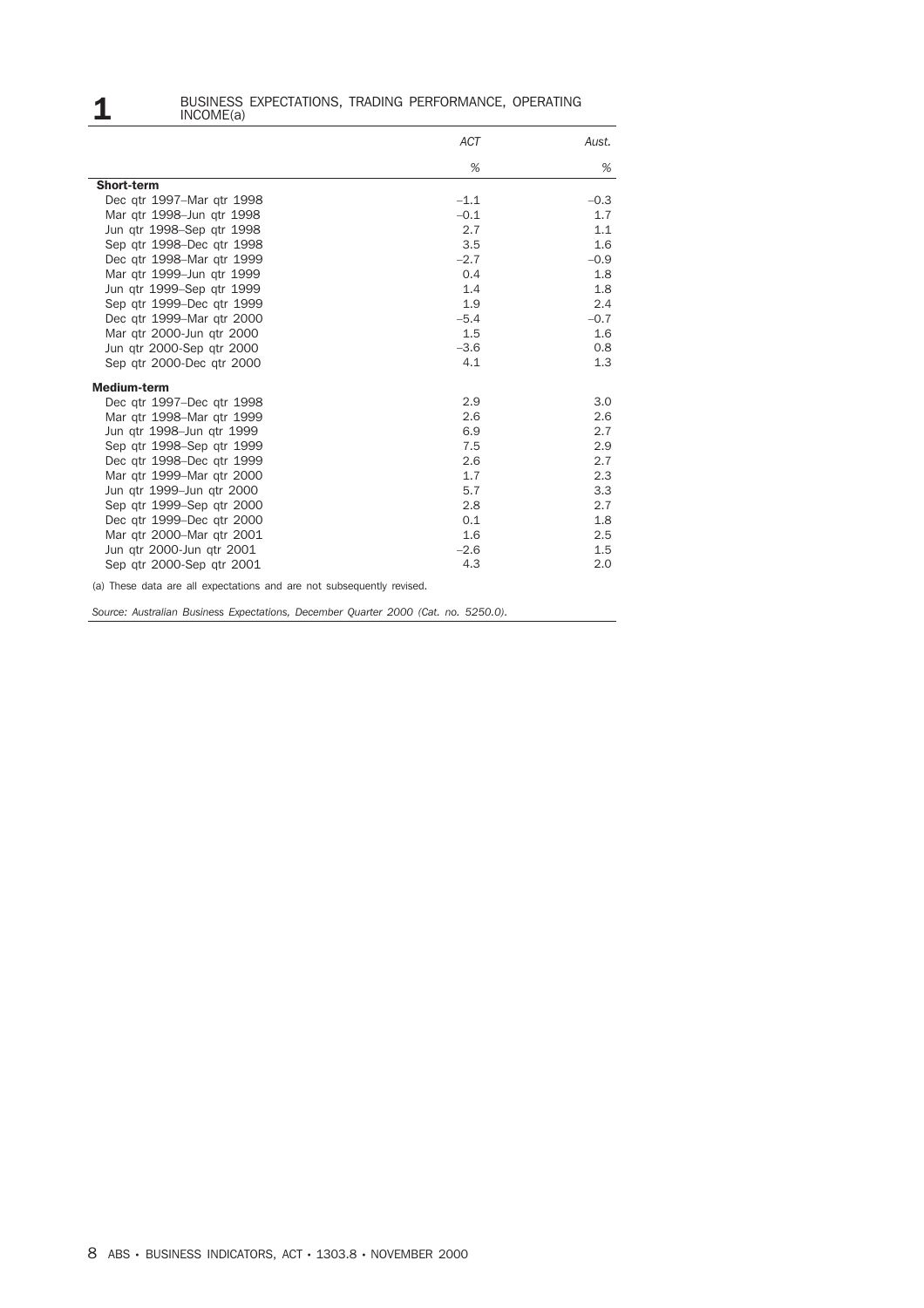# 2 BUSINESS INDICATORS

|                                                                     |        |                  |                    | ACT              |                  |                    | Aust.            |
|---------------------------------------------------------------------|--------|------------------|--------------------|------------------|------------------|--------------------|------------------|
|                                                                     |        |                  |                    | % change from    |                  |                    | % change from    |
|                                                                     |        |                  |                    | Same<br>period   |                  |                    | Same<br>period   |
| Indicator                                                           | Unit   | Latest<br>figure | Previous<br>period | previous<br>year | Latest<br>figure | Previous<br>period | previous<br>year |
| POPULATION, VITAL AND LABOUR                                        |        |                  |                    |                  |                  |                    |                  |
| POPULATION, Mar gtr 00                                              | '000   | 311.1            | 0.3                | 0.7              | 19 104.6         | 0.3                | 1.1              |
| Natural increase                                                    | no.    | 700              | 6.1                | $-7.8$           | 29 682           | $-6.6$             | $-10.6$          |
| Net migration                                                       | no.    | 75               | $-132.5$           | $-122.9$         | 23 699           | $-14.1$            | 68.1             |
| Total increase                                                      | no.    | 775              | 80.7               | 79.8             | 53 381           | $-10.1$            | 12.9             |
| LABOUR FORCE, Oct 00                                                |        |                  |                    |                  |                  |                    |                  |
| Original series                                                     |        |                  |                    |                  |                  |                    |                  |
| Employed                                                            | '000   | 170.8            | $-0.7$             | 3.1              | 9 1 2 5 . 1      | $-0.7$             | 2.7              |
| Unemployed                                                          | '000   | 7.4<br>4.2       | $-10.8$            | $-20.4$          | 585.4            | $-7.4$<br>$-0.4$   | $-9.0$<br>$-0.7$ |
| Unemployment rate<br>Participation rate                             | %<br>% | 73.3             | $-0.4$<br>$-0.8$   | $-1.1$<br>$-0.3$ | 6.0<br>63.6      | $-0.8$             | 0.3              |
| Long-term unemployed, Sep 00                                        | no.    | 2 2 4 4          | 22.0               | $-19.8$          | 162 700          | $-2.9$             | $-23.2$          |
| Long-term unemployed as percentage                                  |        |                  |                    |                  |                  |                    |                  |
| of total unemployed                                                 | %      | 26.9             | 1.1                | $-2.4$           | 25.7             | $-2.2$             | $-4.0$           |
| Trend series, Oct 00                                                |        |                  |                    |                  |                  |                    |                  |
| Employed                                                            | '000   | 171.3            | 0.4                | 4.6              | 9 1 3 1 . 3      | 0.1                | 3.1              |
| Unemployed                                                          | '000   | 7.7              | $-2.5$             | $-21.4$          | 610.5            | $-0.7$             | $-8.9$           |
| Unemployment rate                                                   | %      | 4.3              | $-0.1$             | $-1.4$           | 6.3              |                    | $-0.7$           |
| Participation rate                                                  | %      | 73.5             | 0.1                | 0.5              | 63.8             |                    | 0.5              |
| WAGE AND SALARY EARNERS, Jun gtr 00<br>Number employed–Trend series |        |                  |                    |                  |                  |                    |                  |
| Public sector                                                       | '000   | 69.3             | 0.6                | 3.7              | 1461.7           | $-0.3$             | 0.8              |
| Private sector                                                      | '000   | 85.5             | 2.4                | 2.9              | 5786.9           | 1.0                | 1.1              |
| Total                                                               | '000   | 154.8            | 1.6                | 3.3              | 7 248.6          | 0.7                | 1.0              |
| Gross earnings–Original series                                      |        |                  |                    |                  |                  |                    |                  |
| Public sector                                                       | \$m    | 824.6            | $-10.5$            | 5.4              | 15 059.5         | $-2.7$             | 2.4              |
| Private sector                                                      | \$m    | 606.6            | 0.4                | $-11.8$          | 48 010.7         | 3.8                | 3.9              |
| Total                                                               | \$m    | 1 431.2          | $-6.2$             | $-2.6$           | 63 070.2         | 2.1                | 3.6              |
| JOB VACANCIES, Aug qtr 00                                           | '000   | 3.0              |                    | $-9.1$           | 127.7            | 19.6               | 16.1             |
| INDUSTRIAL DISPUTES IN PROGRESS, Jul 00                             |        |                  |                    |                  |                  |                    |                  |
| Working days lost                                                   | '000   | 0.0              |                    |                  | 21.9             | $-64.4$            | $-54.4$          |
| Days lost per '000 employees<br>(year ended Jul 00)                 | no.    | 31.0             | $-6.1$             | 181.8            | 100.0            | $-3.8$             | 69.5             |
| <b>BUILDING AND CONSTRUCTION</b>                                    |        |                  |                    |                  |                  |                    |                  |
| HOUSING FINANCE, Aug 00                                             |        |                  |                    |                  |                  |                    |                  |
| Secured commitments to individuals for                              |        |                  |                    |                  |                  |                    |                  |
| Original series                                                     |        |                  |                    |                  |                  |                    |                  |
| Construction of dwellings                                           | \$m    | 11.0             |                    | 10.0             | 602.0            | 11.5               | -36.6            |
| Purchase of new dwellings                                           | \$m    | 5.0              | 66.7               | 66.7             | 212.0            | 15.8               | $-5.4$           |
| Purchase of established dwellings                                   | \$m    | 74.0             | 13.8               | $-9.8$           | 5 199.0          | 14.7               | 6.1              |
| Re-financing                                                        | \$m    | 13.0             | 30.0               | $-27.8$          | 1 1 2 3 . 0      | 10.0               | 19.0             |
| Total housing commitments                                           | \$m    | 103.0            | 17.0               | $-8.8$           | 6 013.0          | 14.4               | $-1.0$           |
| Seasonally adjusted series                                          |        |                  |                    |                  |                  |                    |                  |
| Total housing commitments                                           | \$m    | 100.0            | 8.7                | $-11.5$          | 5 665.0          | 6.1                | $-5.5$           |
| Trend series                                                        |        |                  |                    |                  |                  |                    |                  |
| Dwelling units financed                                             | no.    | 735              | $-3.7$             | $-20.0$          | 41 902           | $-0.1$             | $-9.1$           |
| Total housing commitments                                           | \$m    | 94.0             | $-5.1$             | $-17.5$          | 5 361.0          | $-1.7$             | $-12.9$          |
| BUILDING APPROVALS, Sep 00                                          |        |                  |                    |                  |                  |                    |                  |
| Original series                                                     |        |                  |                    |                  |                  |                    |                  |
| Dwelling units                                                      | no.    | 131              | $-22.9$            | $-63.7$          | 8926             | $-9.4$             | $-41.4$          |
| Value of new residential                                            | \$m    | 17.5             | $-31.1$            | $-61.9$          | 1 147.3          | $-10.6$            | $-36.7$          |
| Value of residential alterations and<br>additions                   | \$m    | 3.4              | $-22.7$            | $-41.4$          | 230.4            | $-10.2$            | $-23.3$          |
| Value of non-residential                                            | \$m    | 7.5              | $-27.2$            | 87.5             | 995.4            | 0.9                | 15.2             |
| Value of total building                                             | \$m    | 28.5             | $-28.9$            | $-49.1$          | 2 373.2          | $-6.1$             | $-20.3$          |
| Trend series                                                        |        |                  |                    |                  |                  |                    |                  |
| Dwelling units                                                      | no.    | 137              | 0.7                | $-17.0$          | 8487             | $-7.2$             | $-42.8$          |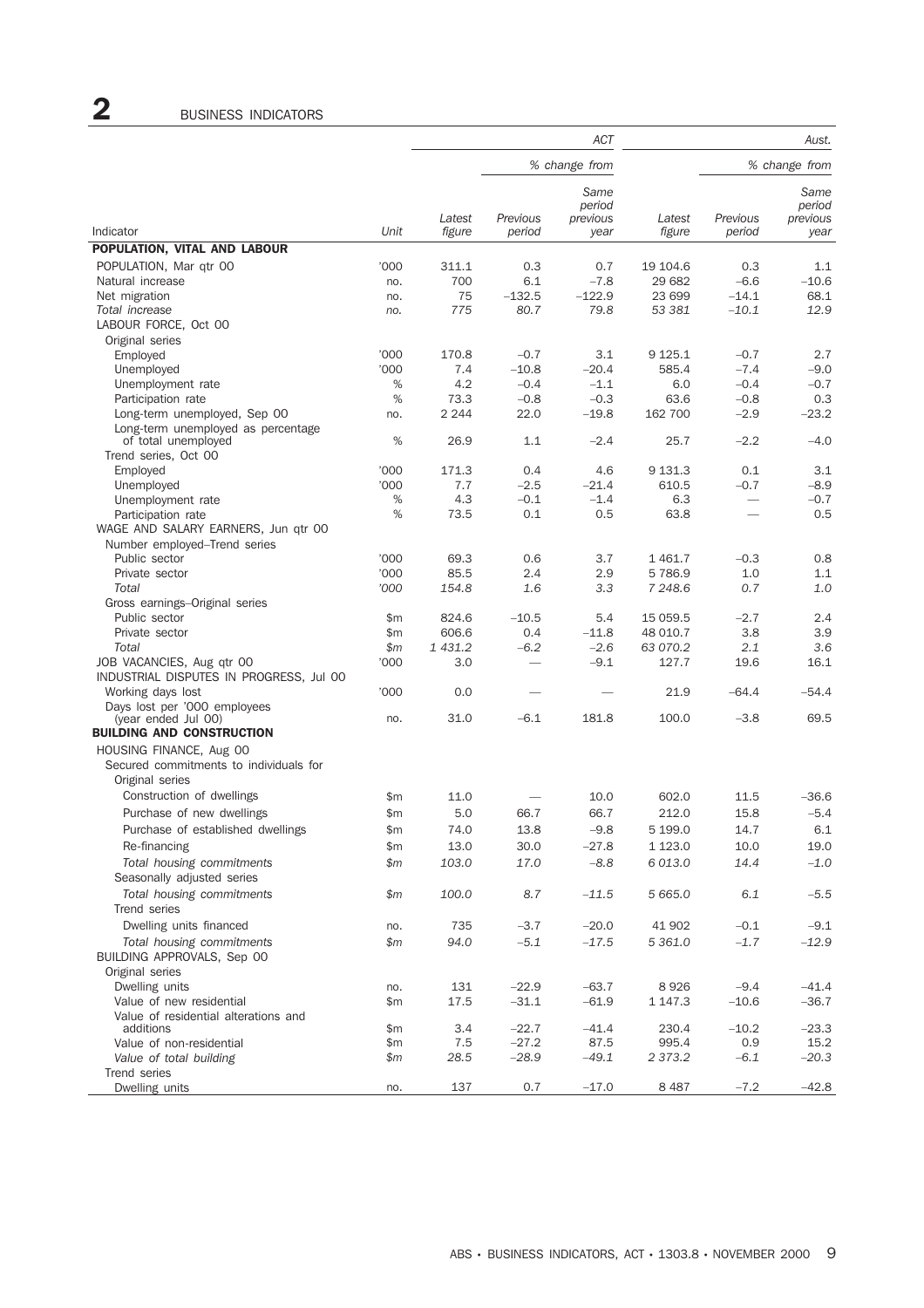|                                             |              |                  |                    | <b>ACT</b>                         |                    |                    | Aust.                              |
|---------------------------------------------|--------------|------------------|--------------------|------------------------------------|--------------------|--------------------|------------------------------------|
|                                             |              |                  |                    | % change from                      |                    |                    | % change from                      |
| Indicator                                   | Unit         | Latest<br>figure | Previous<br>period | Same<br>period<br>previous<br>year | Latest<br>figure   | Previous<br>period | Same<br>period<br>previous<br>year |
| <b>BUILDING AND CONSTRUCTION continued</b>  |              |                  |                    |                                    |                    |                    |                                    |
| BUILDING COMMENCEMENTS, Jun qtr 00          |              |                  |                    |                                    |                    |                    |                                    |
| New houses                                  | no.          | 422              | 11.1               | 11.3                               | 29 706             | $-6.2$             | 8.3                                |
| Value of houses commenced                   | \$m          | 59.8             | 4.4                | 20.1                               | 3 999.4            | $-4.6$             | 18.1                               |
| Value of non-residential building           |              |                  |                    |                                    |                    |                    |                                    |
| commenced<br>Value of total commencements   | \$m<br>\$m\$ | 121.2<br>209.2   | 36.5<br>9.0        | 78.0<br>38.2                       | 3 042.9<br>9 380.6 | 9.6<br>$-0.2$      | 7.6<br>16.1                        |
| PRICE INDEXES                               |              |                  |                    |                                    |                    |                    |                                    |
| Established house price index, Jun qtr 00   | no.          | 142.0            | 1.4                | 9.7                                | 147.3              | 2.4                | 9.7                                |
| <b>ENGINEERING CONSTRUCTION, Jun gtr 00</b> |              |                  |                    |                                    |                    |                    |                                    |
| Private sector                              |              |                  |                    |                                    |                    |                    |                                    |
| Value of work commenced                     | \$m          | 50.6             | $-29.5$            | 208.5                              | 2 753.2            | $-20.1$            | $-13.1$                            |
| Value of work done                          | \$m          | 48.3             | $-13.9$            | 109.1                              | 2 946.4            | 2.7                | $-7.7$                             |
| Value of work yet to be done                | \$m          | 64.0             | 77.3               | 68.9                               | 5 069.3            | $-10.3$            | $-10.9$                            |
| Value of work done by public sector         | \$m          | 30.9             | 32.1               | 6.9                                | 2 2 6 6.9          | 19.1               | 6.6                                |
| PRICES, WAGES AND CONSUMER SPENDING         |              |                  |                    |                                    |                    |                    |                                    |
| CONSUMER PRICE INDEX, Sep qtr 00(a)         |              |                  |                    |                                    |                    |                    |                                    |
| Food                                        | no.          | 134.1            | 2.3                | 5.0                                | 132.4              | 1.7                | 3.0                                |
| Housing                                     | no.          | 106.7            | 6.1                | 11.1                               | 107.4              | 6.1                | 9.5                                |
| Transportation                              | no.          | 138.6            | 1.6                | 5.3                                | 135.6              | 2.6                | 6.9                                |
| All groups                                  | no.          | 130.7            | 3.8                | 6.8                                | 130.9              | 3.7                | 6.1                                |
| AVERAGE WEEKLY EARNINGS, May qtr 00         |              |                  |                    |                                    |                    |                    |                                    |
| Original series                             |              |                  |                    |                                    |                    |                    |                                    |
| Males                                       | \$           | 979.8            | 1.8                | 10.5                               | 832.8              | 1.0                | 4.3                                |
| Females                                     | \$           | 826.2            | 2.1                | 6.4                                | 697.9              | 0.9                | 4.2                                |
| Persons                                     | \$           | 911.8            | 1.9                | 8.4                                | 782.6              | 1.0                | 4.2                                |
| Trend series                                |              |                  |                    |                                    |                    |                    |                                    |
| Males                                       | \$           | 989.3            | 2.4                | 11.5                               | 835.0              | 1.6                | 5.1                                |
| Females<br>Persons                          | \$<br>\$     | 827.5<br>914.0   | 1.1<br>1.6         | 5.9<br>8.4                         | 697.7<br>783.7     | 1.1<br>1.4         | 4.0<br>4.6                         |
| WAGE COST INDEX, Jun qtr 00(b)              |              |                  |                    |                                    |                    |                    |                                    |
| Public sector                               | no.          | 106.6            | 0.3                | 2.0                                | 109.1              | 0.6                | 2.7                                |
| Private sector                              | no.          | 107.8            | 0.6                | 3.4                                | 108.1              | 0.6                | 2.9                                |
| Total                                       | no.          | 107.0            | 0.4                | 2.5                                | 108.4              | 0.6                | 2.8                                |
| <b>RETAIL TURNOVER, Sep 00</b>              |              |                  |                    |                                    |                    |                    |                                    |
| Original series                             |              |                  |                    |                                    |                    |                    |                                    |
| Food retailing                              | \$m          | 91.7             | $-3.4$             | 14.5                               | 4971.7             | $-0.6$             | 3.3                                |
| Department stores                           | \$m          | 23.8             | 6.7                | 7.2                                | 1 0 3 5.4          | 4.5                | 3.3                                |
| Hospitality and services                    | \$m          | 41.3             | 4.8                | 19.7                               | 2 2 8 6.2          | 3.4                | 11.1                               |
| All other retailing                         | \$m          | 90.8             | 3.2                | 11.3                               | 4 2 2 3.1          | 3.0                | 3.8                                |
| Total                                       | \$m          | 247.6            | $1.2\,$            | 13.4                               | 12 516.4           | 1.7                | 4.8                                |
| Trend series                                |              |                  |                    |                                    |                    |                    |                                    |
| Food retailing                              | \$m          | n.p.             | n.a.               | n.a.                               | n.p.               | n.a.               | n.a.                               |
| Department stores                           | \$m          | n.p.             | n.a.               | n.a.                               | n.p.               | n.a.               | n.a.                               |
| Hospitality and services                    | \$m          | n.p.             | n.a.               | n.a.                               | n.p.               | n.a.               | n.a.                               |
| All other retailing                         | \$m          | n.p.             | n.a.               | n.a.                               | n.p.               | n.a.               | n.a.                               |
| Total                                       | \$m          | n.p.             | n.a.               | n.a.                               | n.p.               | n.a.               | n.a.                               |
| (a) Base year: $1989-90 = 100.0$ .          |              |                  |                    |                                    |                    |                    |                                    |
|                                             |              |                  |                    |                                    |                    |                    |                                    |

(b) Base of each index: September quarter 1997 = 100.0.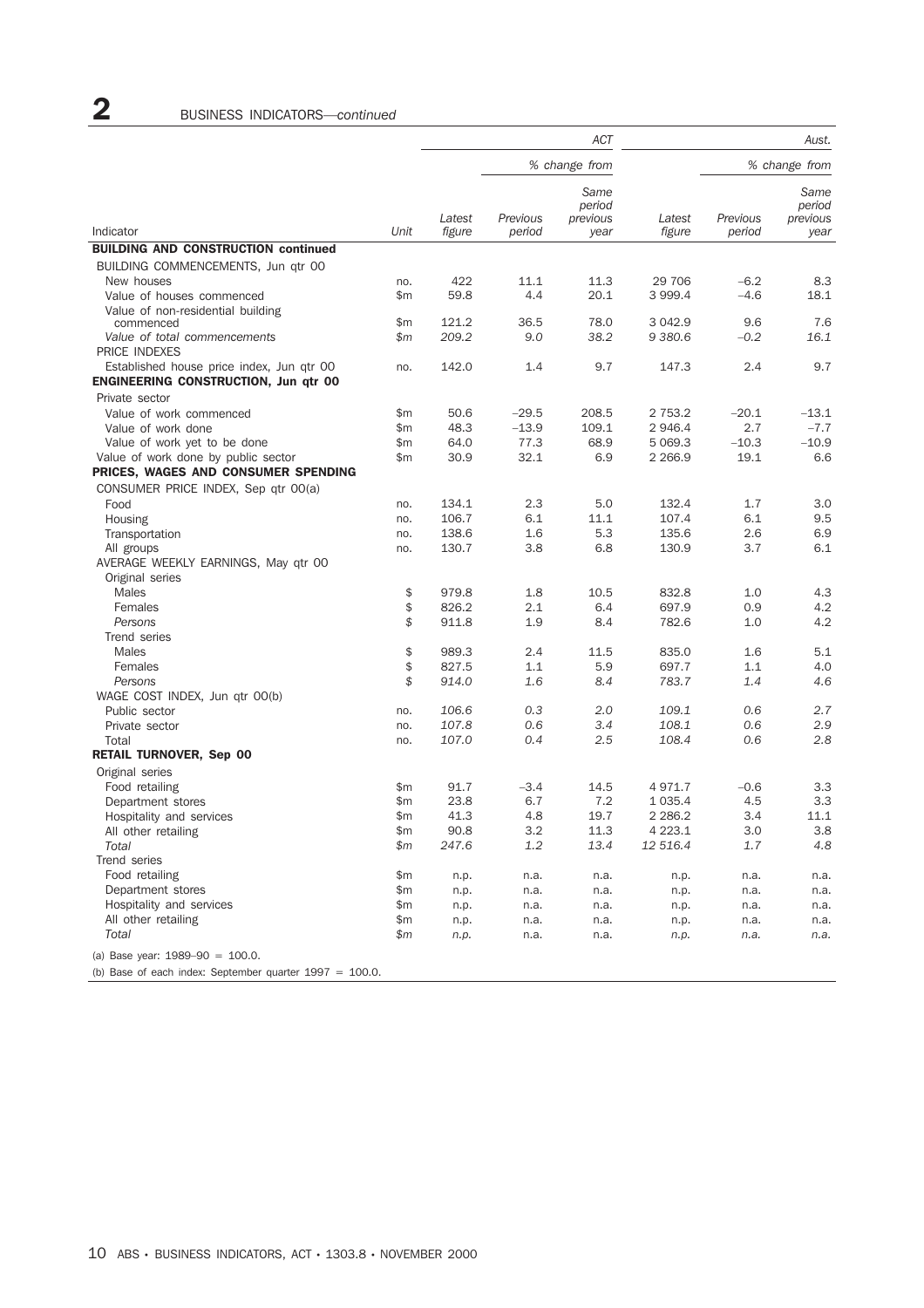|                                                                                |               |                  |                    | <b>ACT</b>                         |                  | Aust.              |                                    |
|--------------------------------------------------------------------------------|---------------|------------------|--------------------|------------------------------------|------------------|--------------------|------------------------------------|
|                                                                                |               |                  |                    | % change from                      |                  |                    | % change from                      |
| Indicator                                                                      | Unit          | Latest<br>figure | Previous<br>period | Same<br>period<br>previous<br>year | Latest<br>figure | Previous<br>period | Same<br>period<br>previous<br>year |
| <b>TOURISM AND TRANSPORT</b>                                                   |               |                  |                    |                                    |                  |                    |                                    |
| HOTELS, MOTELS AND GUEST HOUSE<br>ACCOMMODATION, Jun qtr 00<br>Original series |               |                  |                    |                                    |                  |                    |                                    |
| Room nights occupied                                                           | '000          | 296.4            | 9.3                | 14.1                               | 10 000.0         | $-0.9$             | 6.1                                |
| Takings at current prices                                                      | $\mathsf{m}$  | 30.1             | 27.0               | 18.5                               | 1 0 3 9.5        | $-4.5$             | 9.8                                |
| Guest arrivals                                                                 | '000          | 222.8            | 23.8               | 17.9                               | 7847.0           | $-1.1$             | 4.4                                |
| Guest nights                                                                   | '000          | 486.8            | 21.0               | 17.0                               | 17 370.0         | $-3.7$             | 5.8                                |
| Room occupancy rate                                                            | %             | 64.7             | 7.1                | 3.8                                | 57.1             | $-1.1$             | 0.9                                |
| NEW MOTOR VEHICLE REGISTRATIONS, Sep 00                                        |               |                  |                    |                                    |                  |                    |                                    |
| Original series                                                                | no.           | 1 101            | $-16.1$            | 9.4                                | 63 958           | $-16.3$            | 8.0                                |
| Seasonally adjusted series                                                     | no.           | 1 1 7 1          | 0.9                | 21.2                               | 68 155           | $-9.2$             | 12.9                               |
| Trend series                                                                   | no.           | 1 1 6 5          | 3.0                | 8.5                                | 71 715           | 3.7                | 17.5                               |
| <b>STATE ACCOUNTS</b>                                                          |               |                  |                    |                                    |                  |                    |                                    |
| STATE ACCOUNTS, Jun gtr 00                                                     |               |                  |                    |                                    |                  |                    |                                    |
| Trend series (chain volume measure)(a)                                         |               |                  |                    |                                    |                  |                    |                                    |
| Household final consumption expenditure                                        | \$m           | 1755             | 2.2                | 8.1                                | 93 580           | 0.8                | 3.9                                |
| General government final consumption expenditure                               | \$m           | 2 5 8 6          | 3.6                | 18.3                               | 30 329           | 2.4                | 9.9                                |
| Private gross fixed capital formation                                          | \$m           | 411              | 1.2                | 32.2                               | 31 906           | 1.8                | 7.4                                |
| Public gross fixed capital formation                                           | \$m           | 228              | $-3.0$             | $-14.3$                            | 6415             | $-4.4$             | $-3.8$                             |
| State final demand                                                             | \$m           | 4959             | 2.1                | 13.0                               | 157 959          | 1.0                | 4.5                                |
| GROSS STATE PRODUCT (trend, chain volume measures)<br>1998-99                  | $\mathsf{Sm}$ | 11822            | 2.6                | $\ddot{\phantom{0}}$               | 591 546          | 4.5                | $\ddot{\phantom{0}}$               |
| PRIVATE NEW CAPITAL EXPENDITURE, Jun gtr 00                                    |               |                  |                    |                                    |                  |                    |                                    |
| Original series (at current prices)                                            |               |                  |                    |                                    |                  |                    |                                    |
| Buildings and structures                                                       | \$m           | 24               | 14.3               | 4.3                                | 3 2 1 5          | 16.2               | 14.8                               |
| Equipment, plant and machinery                                                 | \$m           | 86               | 21.1               | 75.5                               | 8 1 2 6          | 17.1               | 3.8                                |
| Total                                                                          | \$m           | 110              | 19.6               | 52.8                               | 11 341           | 16.8               | 6.7                                |
| Trend series (at current prices)                                               |               |                  |                    |                                    |                  |                    |                                    |
| Buildings and structures                                                       | \$m           | 23               | 0.0                | 27.8                               | 2966             | 5.6                | $-5.1$                             |
| Equipment, plant and machinery                                                 | \$m           | 83               | 7.8                | 48.2                               | 7 5 2 9          | $-1.2$             | $-1.0$                             |
| Total                                                                          | \$m           | 106              | 6.0                | 43.2                               | 10 4 95          | 0.7                | $-2.2$                             |
| INTERNATIONAL MERCHANDISE TRADE, Jun qtr 00                                    |               |                  |                    |                                    |                  |                    |                                    |
| Imports                                                                        | $\mathsf{Sm}$ | 3                |                    | $-66.7$                            | 28 803           | 9.0                | 21.9                               |
| <b>Exports</b>                                                                 | \$m           | $\overline{7}$   | $\frac{1}{2}$      | 16.7                               | 26 656           | 11.7               | 31.4                               |

(a) Quarterly state final demand details are released as a special data service (Cat. no. 5206.0.40.001).

(b) Reference year for chain volume measures is 1998–99.

*Source: Australian Demographic Statistics (Cat. no. 3101.0); Australian National Accounts: Quarterly State Details (Cat. no. 5206.0.40.001); Average* Weekly Earnings, States and Australia (Cat. no. 6302.0); Building Activity, Australia (Cat. no. 8752.0); Building Approvals, Australia (Cat. no. 8731.0);<br>Consumer Price Index (Cat. no. 6401.0); Housing Finance, Australia (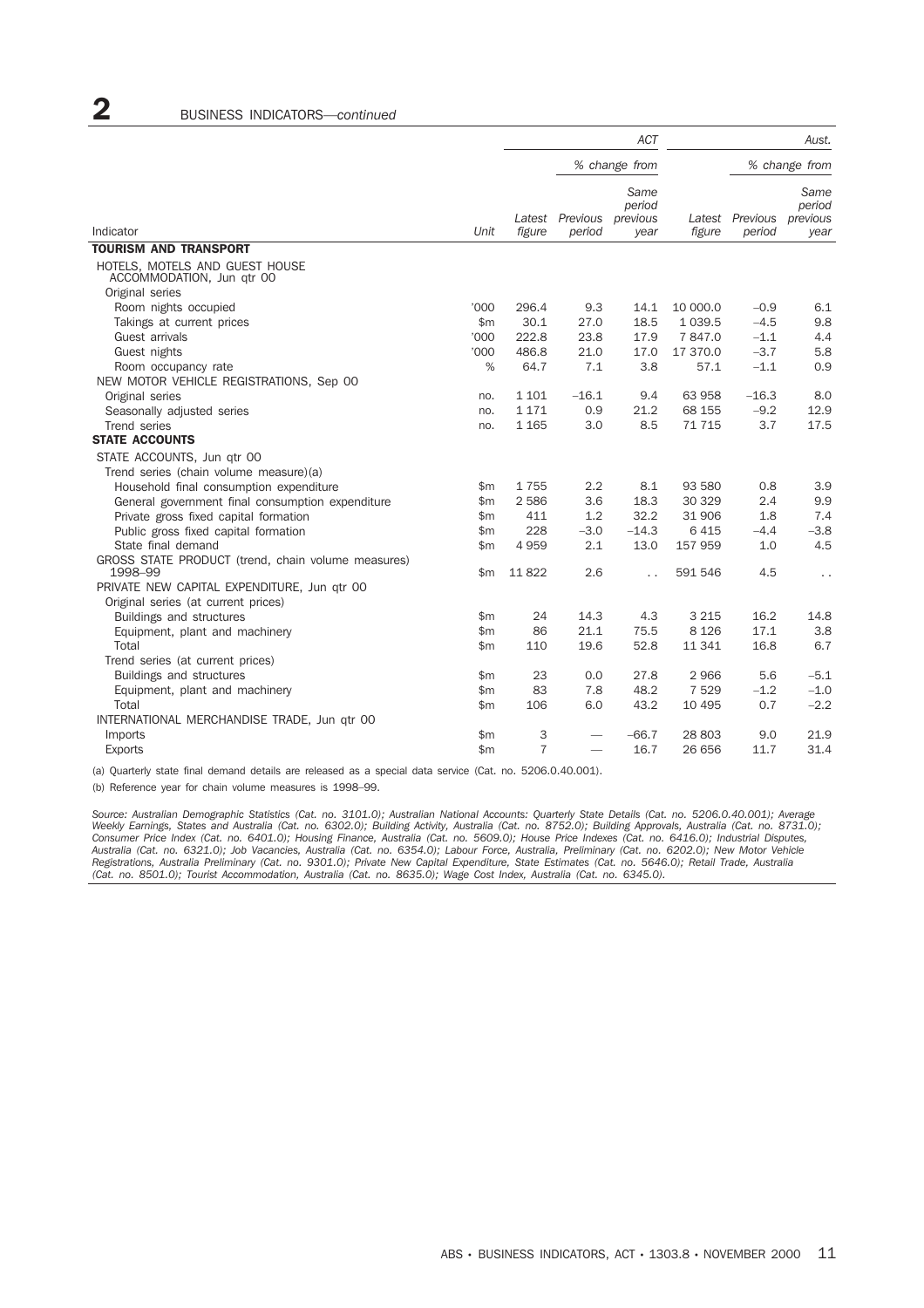3 ACT IN RELATION TO THE REST OF AUSTRALIA

|                                                         |        | Latest                                   |                     |                |                |                |                |                |                |                |                                      |
|---------------------------------------------------------|--------|------------------------------------------|---------------------|----------------|----------------|----------------|----------------|----------------|----------------|----------------|--------------------------------------|
| Indicator                                               | Unit   | period                                   | <b>NSW</b>          | Vic.           | Qld            | SА             | WA             | Tas.           | NΤ             | ACT            | Aust.                                |
| <b>POPULATION</b>                                       | '000   | Mar qtr 00                               | 6448.8              | 4 7 5 3.9      | 3 549.3        | 1496.1         | 1877.5         | 470.3          | 194.5          | 311.1          | 19 104.6                             |
| <b>LABOUR FORCE, trend series</b>                       |        |                                          |                     |                |                |                |                |                |                |                |                                      |
| Employed persons                                        | '000   | Oct 00                                   | 3 0 5 6.3           | 2 299.2        | 1 693.4        | 682.1          | 931.3          | 199.6          | 92.3           | 171.3          | 9 131.3                              |
| Unemployment rate<br><b>WAGE AND SALARY</b>             | %      | Oct 00                                   | 5.4                 | 6.2            | 7.5            | 7.2            | 6.0            | 9.5            | 5.2            | 4.3            | 6.3                                  |
| <b>EARNERS, trend series</b>                            |        |                                          |                     |                |                |                |                |                |                |                |                                      |
| Public sector                                           | '000   | Jun qtr 00                               | 465.7               | 309.2          | 292.1          | 114.6          | 147.7          | 41.2           | 22.3           | 69.3           | 1461.7                               |
| Private sector                                          | '000   | Jun qtr 00                               | 1944.5              | 1 553.5        | 1 0 2 5 . 7    | 416.6          | 589.0          | 115.4          | 56.7           | 85.5           | 5 786.9                              |
| Total public and private                                |        |                                          |                     |                |                |                |                |                |                |                |                                      |
| sector, trend series<br><b>STATE ACCOUNTS</b>           | '000   | Jun qtr 00 2 410.2                       |                     | 1862.7         | 1 3 1 7 .8     | 531.2          | 736.7          | 156.6          | 79.0           | 154.8          | 7 248.6                              |
| Gross state product                                     |        |                                          |                     |                |                |                |                |                |                |                |                                      |
| (chain volume measures)                                 | \$m    | 1998-99 209 937                          |                     | 151 213        | 96 000         | 40 493         |                | 63 198 11 059  | 6 4 6 0        | 11 822         | 591 546                              |
| <b>PRIVATE NEW CAPITAL</b>                              |        |                                          |                     |                |                |                |                |                |                |                |                                      |
| <b>EXPENDITURE</b>                                      |        |                                          |                     |                |                |                |                |                |                |                |                                      |
| Trend series                                            | \$m    | Jun qtr 00                               | 3863                | 2682           | 1870           | 650            | 1 2 3 8        | 125            | 125            | 106            | 10 495                               |
| BUILDING APPROVALS                                      |        |                                          |                     |                |                |                |                |                |                |                |                                      |
| Dwelling units approved,<br>original series             | no.    | Sep 00                                   | 2569                | 2458           | 1985           | 409            | 1 2 0 7        | 105            | 62             | 131            | 8 926                                |
| Dwelling units approved,                                |        |                                          |                     |                |                |                |                |                |                |                |                                      |
| trend series                                            | no.    | Sep 00                                   | 2 3 2 0             | 2472           | 1685           | 430            | 1 2 1 9        | 87             | 91             | 137            | 8 487                                |
| Value of non-residential<br>building approved, original |        |                                          |                     |                |                |                |                |                |                |                |                                      |
| series                                                  | \$m    | Sep 00                                   | 308.1               | 291.8          | 225.3          | 29.4           | 92.4           | 23.2           | 17.8           | 7.5            | 995.4                                |
| Value of all buildings                                  |        |                                          |                     |                |                |                |                |                |                |                |                                      |
| approved, original series<br><b>ENGINEERING</b>         | \$m    | Sep 00                                   | 761.0               | 694.9          | 487.1          | 84.1           | 253.2          | 36.2           | 28.3           | 28.5           | 2 373.2                              |
| <b>CONSTRUCTION</b>                                     |        |                                          |                     |                |                |                |                |                |                |                |                                      |
| Value of engineering                                    |        |                                          |                     |                |                |                |                |                |                |                |                                      |
| construction work done                                  | \$m    | Jun qtr 00 1 802.7                       |                     | 858.9          | 1 325.3        | 347.5          | 663.9          | 73.1           | 62.6           | 79.2           | 5 213.2                              |
| <b>AVERAGE WEEKLY</b><br><b>EARNINGS, trend series</b>  |        |                                          |                     |                |                |                |                |                |                |                |                                      |
| Full-time adult ordinary                                |        |                                          |                     |                |                |                |                |                |                |                |                                      |
| time                                                    | \$     | May qtr 00                               | 824.9               | 765.8          | 724.9          | 728.4          | 804.1          | 736.6          | 797.4          | 914.0          | 783.7                                |
| <b>RETAIL TRADE, original series</b>                    |        |                                          |                     |                |                |                |                |                |                |                |                                      |
| Retail turnover                                         | \$m    | Sep 00                                   | 4 4 9 0.9           | 2847.6         | 2 3 5 5.2      | 900.3          | 1 269.8        | 264.9          | 140.0          | 247.6          | 12 516.4                             |
| <b>HOTELS, MOTELS &amp; GUEST</b>                       |        |                                          |                     |                |                |                |                |                |                |                |                                      |
| <b>HOUSE ACCOMMODATION</b>                              | '000   |                                          |                     |                |                |                |                |                |                |                | 10 000.0                             |
| Room nights occupied<br>Room occupancy rate             | %      | Jun qtr 00<br>Jun qtr 00                 | 3 3 2 3 . 9<br>58.1 | 1628.9<br>57.1 | 2677.2<br>56.5 | 536.4<br>56.4  | 934.0<br>54.4  | 248.5<br>49.7  | 354.6<br>63.0  | 296.4<br>64.7  | 57.1                                 |
| <b>NEW MOTOR VEHICLE</b>                                |        |                                          |                     |                |                |                |                |                |                |                |                                      |
| <b>REGISTRATIONS</b>                                    |        |                                          |                     |                |                |                |                |                |                |                |                                      |
| Trend series                                            | no.    | Sep 00                                   | 24 7 19             | 18 837         | 13733          | 4 3 2 0        | 6975           | 1 2 8 3        | 683            | 1 165          | 71 715                               |
|                                                         | Unit   | Latest<br>period                         | Syd.                | Melb.          | Bris.          | Adel.          | Perth          | Hob.           | Dar.           | Canb.          | Aust.                                |
| <b>CONSUMER PRICE INDEX(c)</b>                          |        |                                          |                     |                |                |                |                |                |                |                |                                      |
| Food                                                    |        | no. Sep qtr 00                           | 133.4               | 131.6          | 131.4          | 133.8          | 132.9          |                | 130.9 131.1    | 134.1          | 132.4                                |
| Housing                                                 | no.    | Sep qtr 00                               | 115.8               | 97.8           | 112.0          | 103.9          | 101.3          | 105.5          | 123.9          | 106.7          | 107.4                                |
| Transportation                                          | no.    | Sep qtr 00                               | 136.7               | 134.5          | 134.6          | 136.8          | 136.0          | 133.3          | 130.6          | 138.6          | 135.6                                |
| All Groups                                              | no.    | Sep qtr 00                               | 131.6               | 130.4          | 131.3          | 132.3          | 128.6          | 131.3          | 130.0          | 130.7          | 130.9                                |
| <b>AVERAGE RETAIL PRICES</b>                            |        |                                          |                     |                |                |                |                |                |                |                |                                      |
| Milk, carton, supermarket<br>sales                      |        | 1litre Sep qtr 00                        | 133                 | 147            | 142            | 137            | 144            | 129            | 149            | 122            |                                      |
| Bread, white loaf,                                      |        |                                          |                     |                |                |                |                |                |                |                | $\cdot$ .                            |
| sliced, supermarket                                     |        |                                          |                     |                |                |                |                |                |                |                |                                      |
| sales<br>Beef, rump steak                               |        | 680 g Sep qtr 00<br>1 kg Sep qtr 00      | 236<br>1 2 2 3      | 246            | 217<br>1 1 0 4 | 219<br>1 2 0 2 | 221<br>1 1 4 3 | 239<br>1 0 8 0 | 224<br>1 2 2 7 | 233<br>1 2 3 5 | $\ddotsc$                            |
| Chicken, frozen                                         |        | 1 kg Sep qtr 00                          | 369                 | 1 1 1 3<br>353 | 354            | 339            | 360            | 325            | 414            | 368            | $\epsilon$ .<br>$\ddot{\phantom{0}}$ |
| Potatoes                                                | $1$ kg | Sep qtr 00                               | 109                 | 135            | 112            | 75             | 135            | 103            | 135            | 121            | $\ddot{\phantom{0}}$                 |
| Coffee, instant (jar)                                   |        | 150 g Sep qtr 00                         | 624                 | 623            | 604            | 551            | 570            | 655            | 543            | 636            | $\ddotsc$                            |
| Scotch nip, public bar                                  |        | 30 ml Sep qtr 00                         | 371                 | 368            | 311            | 385            | 411            | 296            | 370            | 309            | $\ddotsc$                            |
| Private motoring petrol                                 |        |                                          |                     |                |                |                |                |                |                |                |                                      |
| Leaded                                                  |        | 1 litre Sep qtr 00<br>1 litre Sep qtr 00 | 95.9<br>93.0        | 94.9<br>92.0   | 87.5<br>84.6   | 95.4<br>92.6   | 97.0<br>94.0   | 102.2<br>99.9  | 103.8<br>100.9 | 98.6<br>95.6   | $\sim$ $\sim$                        |
| Unleaded                                                |        |                                          |                     |                |                |                |                |                |                |                | $\sim$ $\sim$                        |

(a) Experimental series. Users are cautioned these estimates are derived indirectly by calculating a deflator from the expenditure components of the<br>state series concerned. Therefore, in general, the sum of the state estim

(b) Reference year for chain volume measures is 1998–99.

(c) Base year: 1989–90 = 100.0.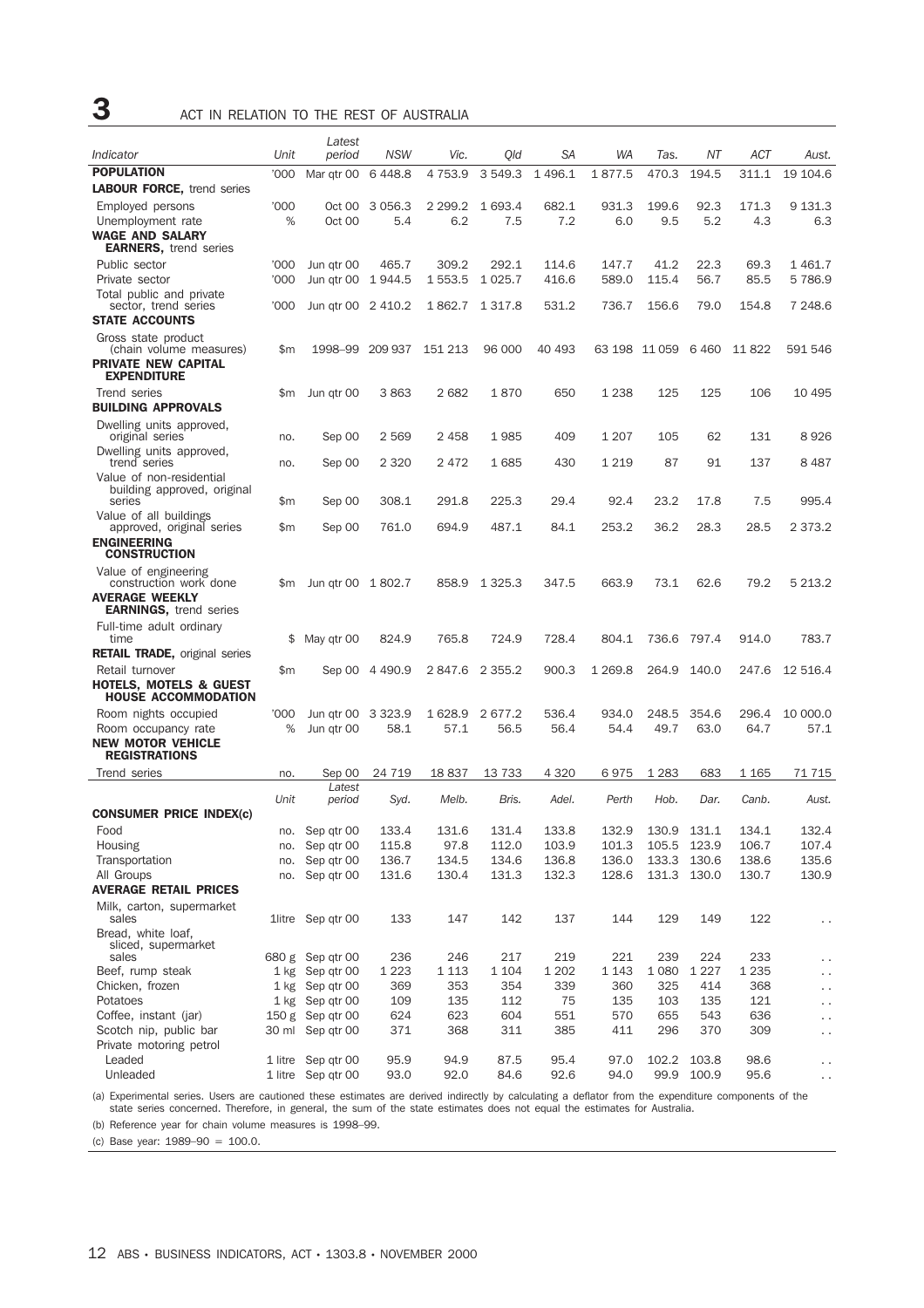| 4<br>ACT IN RELATION TO THE REST OF AUSTRALIA-PERCENTAGE CHANGES |  |
|------------------------------------------------------------------|--|
|------------------------------------------------------------------|--|

|                                                                                       | Latest                   |               |                          |                          |               |                  |                          |         |                  |                                              |
|---------------------------------------------------------------------------------------|--------------------------|---------------|--------------------------|--------------------------|---------------|------------------|--------------------------|---------|------------------|----------------------------------------------|
| Indicator                                                                             | period                   | <b>NSW</b>    | Vic.                     | Old                      | SА            | <b>WA</b>        | Tas.                     | NΤ      | ACT              | Aust.                                        |
| <b>POPULATION</b>                                                                     | Mar qtr 00               | 0.2           | 0.4                      | 0.4                      | 0.1           | 0.4              |                          | 0.2     | 0.3              | 0.3                                          |
| <b>LABOUR FORCE, trend series</b>                                                     |                          |               |                          |                          |               |                  |                          |         |                  |                                              |
| Employed persons                                                                      | Oct 00                   | $-0.1$        | 0.3                      | $-0.1$                   | 0.1           | 0.2              | 0.1                      | 1.0     | 0.4              | 0.1                                          |
| Unemployment rate                                                                     | Oct 00                   | $-0.1$        | $\overline{\phantom{a}}$ | $\overline{\phantom{a}}$ | $-0.3$        | $-0.1$           | $\overline{\phantom{a}}$ | $-0.1$  | $-0.1$           | $\overline{\phantom{a}}$                     |
| <b>WAGE AND SALARY EARNERS, trend series</b>                                          |                          |               |                          |                          |               |                  |                          |         |                  |                                              |
| Pubic sector                                                                          | Jun gtr 00               | 0.3           | 2.0                      | 1.0                      | 0.6           | $-0.1$           | 0.2                      | 1.8     | 0.3              | 0.8                                          |
| Private sector                                                                        | Jun qtr 00               | $-1.4$        | 2.3                      | 0.7                      | 1.1           | 0.6              | $-1.0$                   | 3.8     | 2.7              | 0.5                                          |
| Total public and private sector<br><b>STATE ACCOUNTS</b>                              | Jun gtr 00               | $-1.0$        | 2.3                      | 0.8                      | 1.0           | 0.5              | $-0.7$                   | 3.2     | 1.6              | 0.5                                          |
| Gross state product                                                                   |                          |               |                          |                          |               |                  |                          |         |                  |                                              |
| (chain volume measures)(a)(b)<br><b>PRIVATE NEW CAPITAL EXPENDITURE, trend series</b> | 1998-99                  | 4.1           | 6.2                      | 4.5                      | 2.1           | 2.1              | 2.5                      | 7.6     | 2.6              | 4.5                                          |
|                                                                                       |                          |               |                          |                          |               |                  |                          |         |                  |                                              |
| Total (at current prices)<br><b>BUILDING APPROVALS</b>                                | Jun qtr 00               | $-2.0$        | $-1.8$                   | 0.3                      | $-3.7$        | $-3.3$           | $-1.8$                   | 6.5     | 6.0              | 0.7                                          |
| Dwelling units approved, original series                                              | Sep 00                   | $-6.1$        | $-10.5$                  | $-10.2$                  | $-21.6$       | $-6.5$           | 26.5                     | $-34.0$ | $-22.9$          | $-9.4$                                       |
| Dwelling units approved, trend series<br>Value of non-residential building            | Sep 00                   | $-6.7$        | $-9.4$                   | $-8.3$                   | $-11.7$       | $-3.7$           | $-13.9$                  | $-4.2$  | 0.7              | $-7.2$                                       |
| approved, original series                                                             | Sep 00                   | 12.3          | 9.0                      | 26.8                     | $-67.2$       | $-0.6$           | 116.8                    | $-71.8$ | $-27.2$          | 0.9                                          |
| Value of all buildings approved, original series                                      | Sep 00                   | 0.3           | $-6.4$                   | 5.8                      | $-47.2$       | $-4.2$           | 52.7                     | $-63.3$ | $-28.9$          | $-6.1$                                       |
| <b>ENGINEERING CONSTRUCTION, original series</b>                                      |                          |               |                          |                          |               |                  |                          |         |                  |                                              |
| Value of engineering<br>construction work done                                        | Jun gtr 00               | 25.3          | -2.6                     | 7.8                      | $-0.3$        | $-0.2$           | 2.2                      | 5.6     | $-0.4$           | 9.2                                          |
| <b>AVERAGE WEEKLY EARNINGS, trend series</b>                                          |                          |               |                          |                          |               |                  |                          |         |                  |                                              |
| Full-time adult ordinary time                                                         | May qtr 00               | 1.5           | 1.0                      | 1.1                      | 1.4           | 2.0              | 1.7                      | 1.3     | 1.6              | 1.4                                          |
| <b>RETAIL TRADE, original series</b>                                                  |                          |               |                          |                          |               |                  |                          |         |                  |                                              |
| Retail turnover                                                                       | Sep 00                   | 4.7           | $-0.2$                   | $-0.3$                   | 0.5           | 1.3              | 1.3                      | $-5.8$  | 1.2              | 1.7                                          |
| <b>HOTELS, MOTELS &amp; GUEST HOUSE</b><br><b>ACCOMMODATION</b>                       |                          |               |                          |                          |               |                  |                          |         |                  |                                              |
| Room nights occupied                                                                  | Jun gtr 00               | $-1.9$        | $-8.1$                   | 4.2                      | $-2.6$        | 0.2              | $-25.8$                  | $-43.5$ | 9.3              | $-0.9$                                       |
| Room occupancy rate                                                                   | Jun qtr 00               | $-2.2$        | $-5.2$                   | 1.8                      | $-1.6$        | $-0.1$           | $-16.5$                  | 15.3    | 3.8              | $-1.1$                                       |
| <b>NEW MOTOR VEHICLE REGISTRATIONS</b>                                                |                          |               |                          |                          |               |                  |                          |         |                  |                                              |
| Trend series                                                                          | Sep 00                   | 3.6           | 4.2                      | 2.9                      | 4.1           | 4.9              | 3.5                      | 2.6     | 3.0              | 3.7                                          |
|                                                                                       | Latest                   |               |                          |                          |               |                  |                          |         |                  |                                              |
| <b>CONSUMER PRICE INDEX(c)</b>                                                        | period                   | Syd.          | Melb.                    | Bris.                    | Adel.         | Perth            | Hob.                     | Dar.    | Canb.            | Aust.                                        |
| Food                                                                                  | Sep qtr 00               | 2.1           | 1.2                      | 1.8                      | 1.4           | 2.5              | 1.4                      | 0.8     | 2.3              | 1.7                                          |
| Housing                                                                               | Sep qtr 00               | 5.7           | 6.7                      | 6.3                      | 5.7           | 6.2              | 6.4                      | 4.8     | 6.1              | 6.1                                          |
| Transportation                                                                        | Sep qtr 00               | 2.4           | 2.5                      | 3.1                      | 3.7           | 3.3              | 3.1                      | 1.0     | 1.6              | 2.6                                          |
| All Groups                                                                            | Sep qtr 00               | 3.6           | 3.8                      | 3.9                      | 3.7           | 3.7              | 3.8                      | 3.4     | 3.8              | 3.7                                          |
| <b>AVERAGE RETAIL PRICES (cents)</b>                                                  |                          |               |                          |                          |               |                  |                          |         |                  |                                              |
| Milk, carton, supermarket sales                                                       | Sep qtr 00               | $-1.5$        | $-2.0$                   | $-2.1$                   | $-4.2$        | $-0.7$           | $-4.4$                   | 2.8     | $-0.8$           | $\ddot{\phantom{0}}$                         |
| Bread, white loaf, sliced,                                                            |                          |               |                          |                          |               |                  |                          |         |                  |                                              |
| supermarket sales                                                                     | Sep qtr 00               | 2.2           | 0.8                      | 0.9                      | 1.9           | $-1.3$           | $-0.8$                   | $-0.4$  | 0.9              | $\ddot{\phantom{0}}$                         |
| Beef, rump steak                                                                      | Sep qtr 00               | $-5.7$        | $-2.1$                   | $-3.1$                   | $-7.8$        | $-2.4$           | $-1.5$                   | $-5.5$  | $-1.2$           | $\ddot{\phantom{0}}$                         |
| Chicken, frozen<br>Potatoes                                                           | Sep qtr 00<br>Sep qtr 00 | $-1.3$<br>3.8 | $-6.4$<br>$-0.7$         | 6.9<br>8.7               | 0.3<br>$-7.4$ | $-0.8$<br>$-5.6$ | $-14.9$<br>1.0           | 8.7     | $-4.2$<br>$-0.8$ | . .                                          |
| Coffee, instant (jar)                                                                 | Sep qtr 00               | 12.4          | 1.3                      | 5.4                      | 5.8           | $-4.7$           | 0.6                      | $-13.0$ | 0.3              | $\ddot{\phantom{0}}$                         |
| Scotch nip, public bar                                                                | Sep qtr 00               | 7.2           | 7.6                      | 9.1                      | 4.3           | 4.6              | 7.6                      | 5.1     | 9.2              | $\ddot{\phantom{0}}$<br>$\ddot{\phantom{0}}$ |
| Private motoring petrol                                                               |                          |               |                          |                          |               |                  |                          |         |                  |                                              |
| Leaded                                                                                | Sep qtr 00               | 8.1           | 12.2                     | 10.5                     | 10.8          | 11.6             | 9.1                      | 8.5     | 8.7              | $\ddot{\phantom{0}}$                         |
| Unleaded                                                                              | Sep qtr 00               | 8.4           | 12.2                     | 10.9                     | 11.0          | 11.8             | 9.1                      | 8.6     | 8.9              | . .                                          |

(a) Experimental series. Users are cautioned these estimates are derived indirectly by calculating a deflator from the expenditure components of the state series concerned. Therefore, in general, the sum of the state estimates does not equal the estimates for Australia.

(b) Reference year for chain volume measures is 1998–99.

(c) Base year: 1989–90 = 100.0.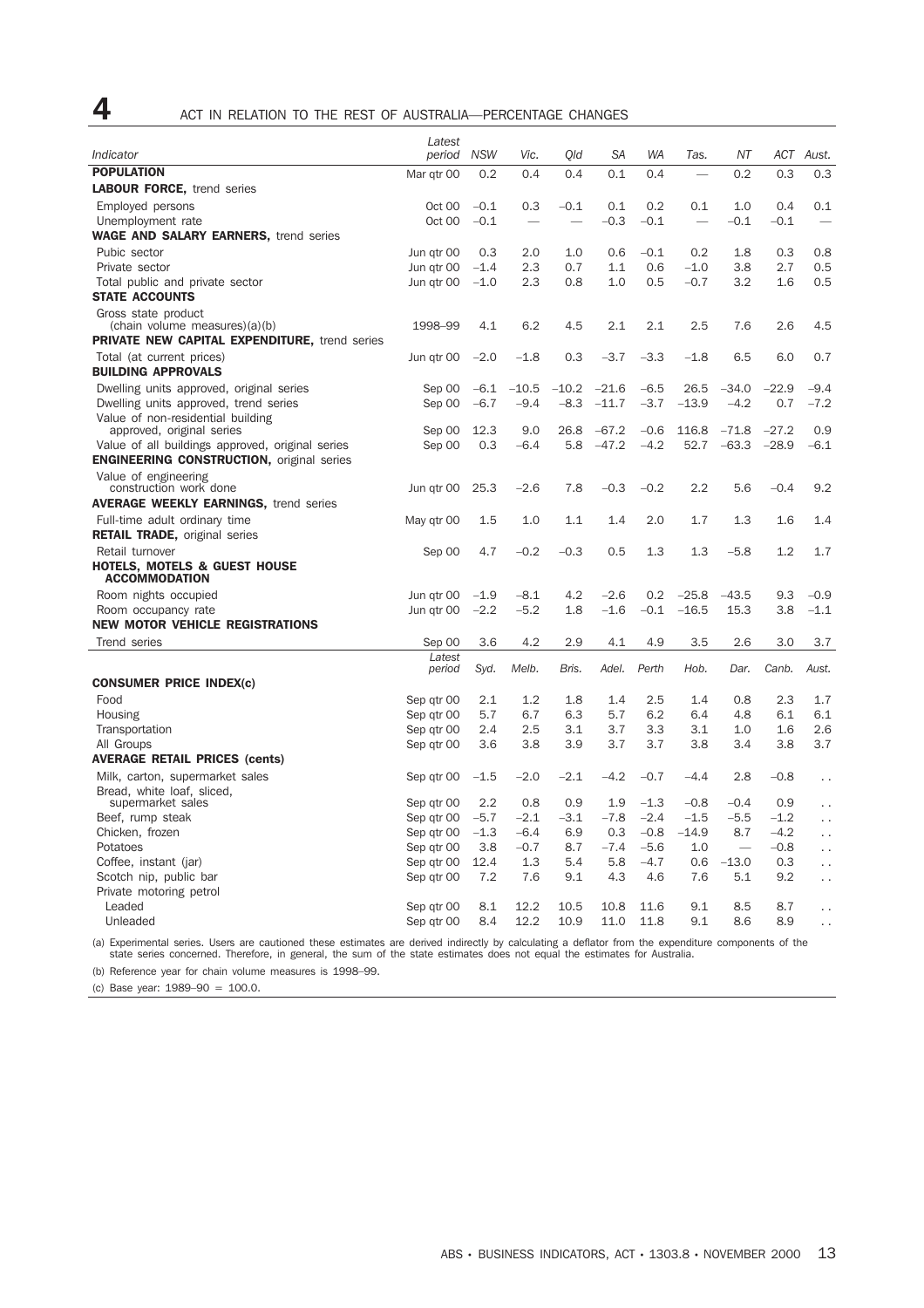# INDEX OF FEATURE ARTICLES PUBLISHED IN ACT BUSINESS INDICATORS

| <i>Issue</i>    | <b>Title</b>                                                | Page reference |
|-----------------|-------------------------------------------------------------|----------------|
| Nov 2000        | Manufacturing Industry in the ACT                           | $6 - 7$        |
| Oct 2000        | Computing Services Industry 1998-99                         | $6 - 8$        |
| Sep 2000        | Motor Vehicle Use in the ACT                                | 6              |
| Aug 2000        | Household Expenditure on Goods and Services in the ACT      | 6              |
| <b>Jul 2000</b> | Small Business in the ACT                                   | 6              |
| Jun 2000        | Sports Attendance                                           | $\overline{7}$ |
|                 | Attendance at Selected Cultural Venues                      | 8              |
| May 2000        | Employee Earnings, Benefits and Trade Union Membership      | $7 - 8$        |
| Apr 2000        | Emergency Services and Public Transport Usage in the ACT    | $8 - 12$       |
| Mar 2000        | Forms of Employment                                         | $6 - 8$        |
| Feb 2000        | Job Search Experience of Unemployed Persons                 | $6 - 7$        |
| Jan 2000        | Transition from Education to Work, May 1999                 | $6 - 7$        |
| Dec 1999        | Structure of the ACT Economy                                | 6              |
|                 | Participation in Sport and Physical Activities              | $\overline{7}$ |
| Nov 1999        | Crime and Safety in the ACT                                 | $6 - 8$        |
| Oct 1999        | Labour Force Experience in the ACT                          | $6 - 8$        |
| Sep 1999        | Career Experience in the ACT                                | $7 - 8$        |
|                 | Carers in the ACT                                           | 9              |
| Aug 1999        | Stock of Human Resources in Science and Technology          | $6 - 8$        |
| Jul 1999        | Persons with a Disability in the ACT                        | $6 - 9$        |
| Jun 1999        | Participation in Education in the ACT                       | $6 - 8$        |
| May 1999        | Transition from Education to Work of Persons Aged 15-64     |                |
|                 | in the ACT                                                  | 7–8            |
| Apr 1999        | Persons Not in the Labour Force in the ACT                  | $6 - 8$        |
| Mar 1999        | Education and Labour Force Status of the ACT's Young People | $6 - 8$        |
| Feb 1999        | Income and Living Standards in the ACT                      | $6 - 9$        |
| Jan 1999        | Education and Training Experience of ACT Residents          | $6 - 9$        |
| Dec 1998        | Families and Labour Force Status in the ACT                 | $6 - 9$        |
| Nov 1998        | Retrenchment and Redundancy in the ACT                      | $6 - 8$        |
|                 | Retail Turnover in the ACT                                  | $\overline{Q}$ |
| Oct 1998        | Research and Experimental Development in the ACT            | $6 - 9$        |
| Sep 1998        | Labour Force Mobility in the ACT                            | $6 - 7$        |
|                 | Income Distribution in the ACT                              | $8 - 9$        |
| Aug 1998        | <b>ACT</b> Investors in Rental Dwellings                    | $6 - 8$        |
| Jul 1998        | Retirement and Retirement Intentions                        | $6 - 9$        |
| Jun 1998        | Profile of Small Business in the ACT                        | $7 - 9$        |
| May 1998        | Participation in Education in the ACT                       | $7 - 8$        |
| Apr 1998        | Retail Turnover in the ACT by Type of Retailing and         |                |
|                 | Shopping Centre                                             | 7              |
|                 | Shopping Preferences in the ACT                             | 7–9            |
| Mar 1998        | Characteristics of Small Business                           | $8 - 9$        |
| Feb 1998        | Weekly Earnings of Employees in the ACT                     | $8 - 9$        |
| Jan 1998        | Transition from Education to Work of Working Age persons    |                |
|                 | in the ACT                                                  | $7 - 8$        |
|                 | Job Search Experience of Unemployed Persons in the ACT      | 9              |